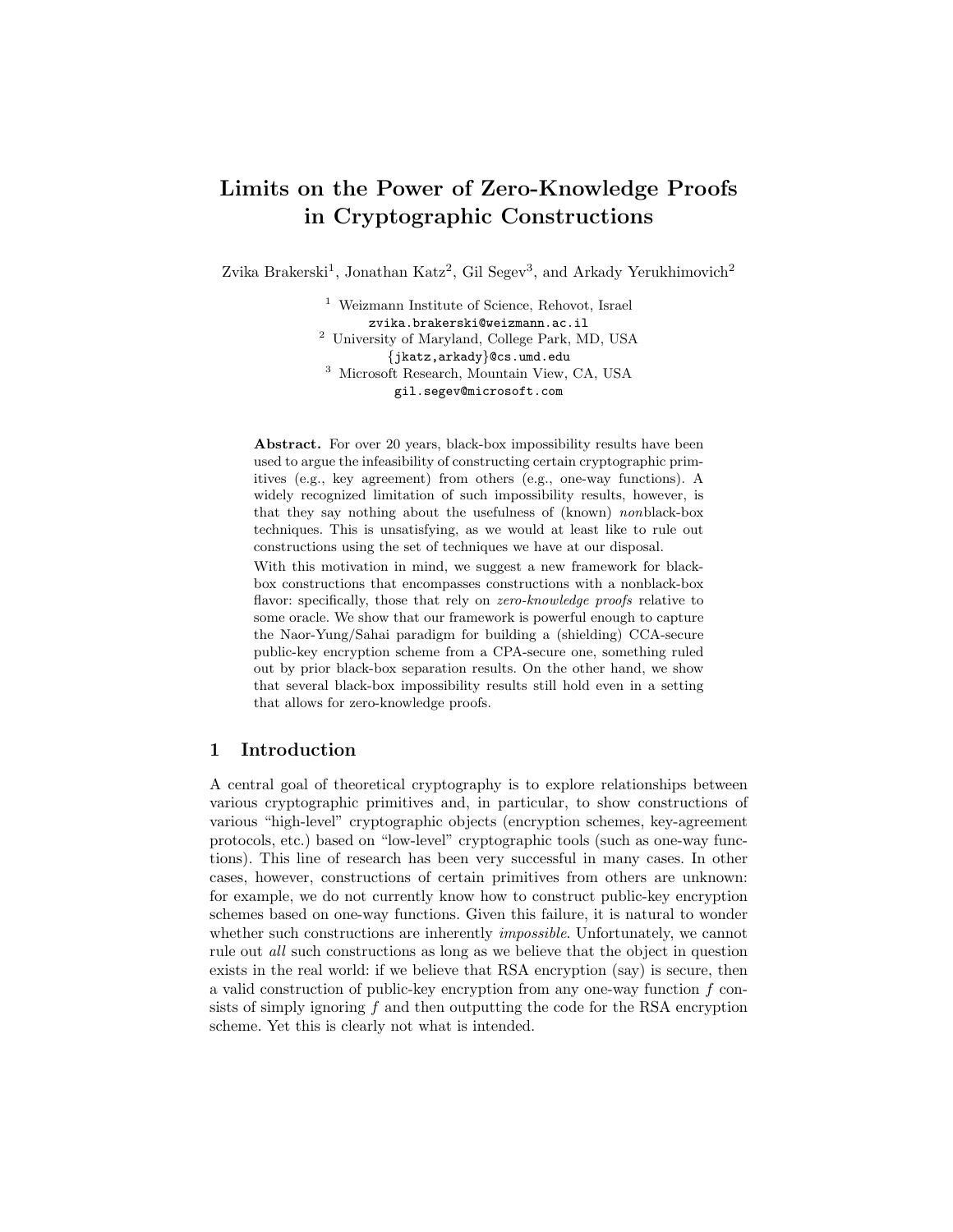In an effort to capture what is meant by a "natural" construction of one primitive from another, Impagliazzo and Rudich [15] formalized the notion of a black-box construction. Informally, a black-box construction of  $A$  from  $B$  is a construction of A that uses only the input/output characteristics of an implementation of  $B$ , but does not rely on any internal details as to how  $B$  is implemented. Moreover,  $A$  should be "secure" as long as  $B$  is "secure" (each in their respective senses). (We refer the reader to the work of Reingold, Trevisan, and Vadhan [19] for a more extensive definitional treatment.) Impagliazzo and Rudich show that there does not exist a black-box construction of key agreement from one-way functions, and since their work many more black-box impossibility results have been shown.

A recognized drawback of existing black-box impossibility results is that they say nothing regarding whether these results might be circumvented using nonblack-box techniques. While it is true that most constructions in cryptography are black-box, we have many examples of nonblack-box constructions as well. One striking example is given by the observation that all known constructions of CCA-secure public-key encryption schemes based on trapdoor permutations [18, 5, 20, 16] are, in fact, not black-box. (Interestingly, a partial black-box separation is known [11].) Other nonblack-box constructions include those of  $[6, 4, 3, 1, 9]$ ; we refer the reader to [10] for further discussion and additional examples.

If black-box constructions are supposed to be representative of existing techniques, we should update our definition of what "black-box" means. In this paper, we propose a framework to do exactly this. Specifically, we suggest a model that incorporates a specific class of nonblack-box techniques: those that rely on zero-knowledge proofs. We accomplish this by augmenting the basic, black-box model — in which there is only an oracle  $\mathcal O$  for some primitive — with a zeroknowledge  $(ZK)$  oracle that allows parties to prove statements in zero knowledge relative to  $\mathcal{O}$ . (Technically, a ZK oracle allows zero-knowledge proofs for any language in  $\mathcal{NP}^{\mathcal{O}}$ . We also find it simpler to work with a *witness-indistinguishability* (WI) oracle, but we show that a WI oracle implies zero-knowledge proofs in the settings we consider. In fact, although we do not define the notion of proofs of knowledge, our formulation can also be seen as providing that stronger property.) We call any construction using black-box access to  $\mathcal{O}$  and its associated WI oracle an **augmented black-box** construction. Given primitives  $A$  and  $B$ , we can then ask whether there exists an *augmented* black-box construction of  $A$ from B; an impossibility result demonstrating that no such construction exists rules out a broader class of approaches to constructing one from the other. Of course, as with all impossibility results, such a result says nothing about whether some other nonblack-box techniques might apply (and, in fact, the nonblack-box results of, e.g., [3, 1] do not fall within our framework); nevertheless, impossibility results are still useful insofar as they show us where we must look if we hope to circumvent them.

Our contributions. We view the primary contribution of this paper as definitional and conceptual. In addition to putting forth the notion of augmented black-box constructions, however, we also show several technical results. To val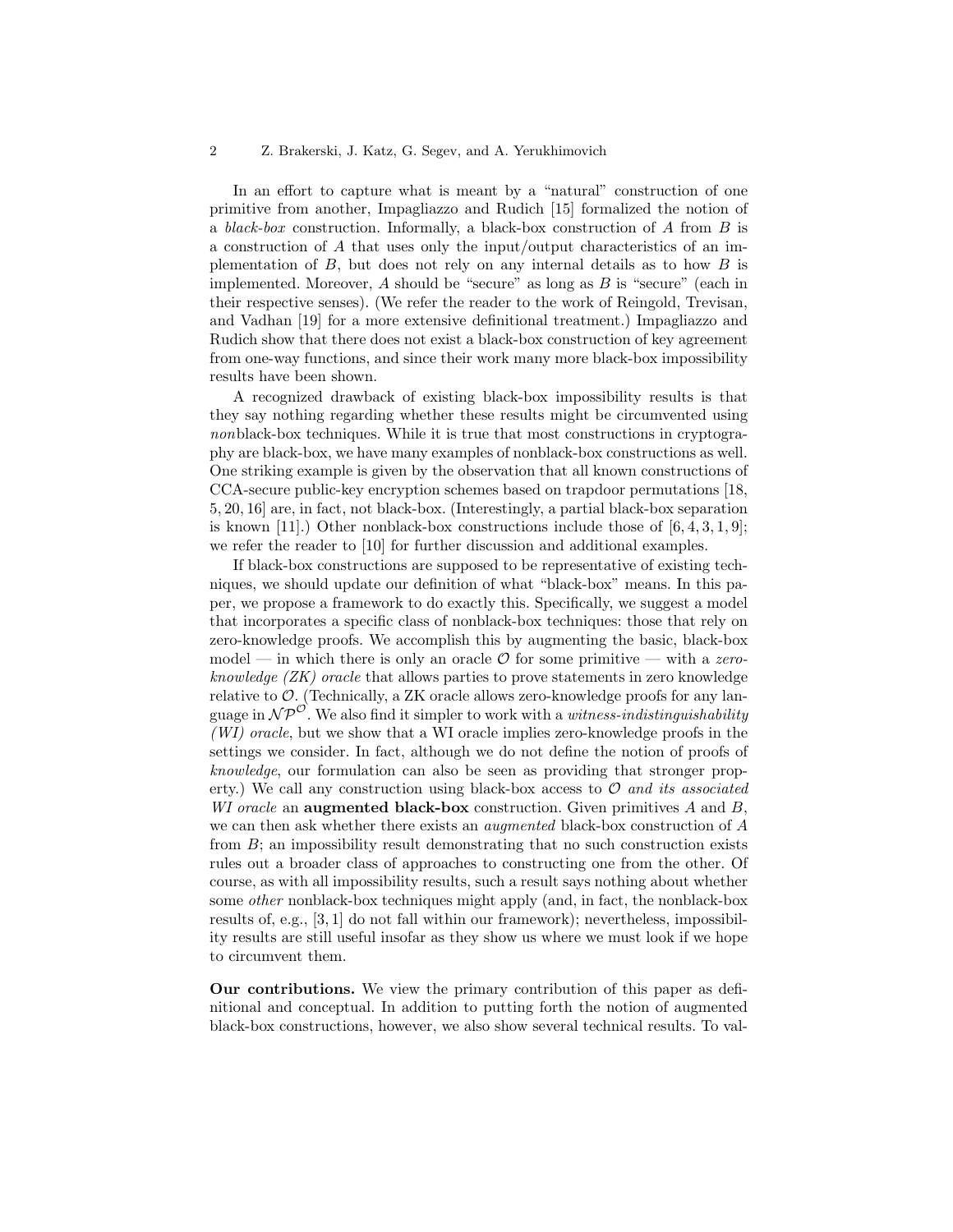idate our framework, we show that the Naor-Yung/Sahai [18, 20] (shielding) construction of CCA-secure public-key encryption from CPA-secure public-key encryption falls within our framework. (Such a construction is ruled out, in a black-box sense, by the result of Gertner et al. [11].) We note that several other existing nonblack-box constructions also fall within our framework, including those of [6, 4, 9]. This demonstrates that our framework meaningfully encompasses constructions that lie outside the standard black-box model.

On the negative side, we present two impossibility results for augmented black-box constructions. Generalizing the work of Impagliazzo and Rudich [15], we rule out augmented (fully) black-box constructions of key-agreement protocols with perfect completeness from one-way functions. (We leave the case of protocols without perfect completeness as an open problem.) Generalizing results of Haitner et al. [12, 13], we rule out augmented (fully) black-box constructions of statistically-hiding commitment schemes with low round complexity or low communication complexity from enhanced trapdoor permutations. Though it may seem "intuitively obvious" to the reader that zero-knowledge proofs cannot help in these settings, the challenge — as in all black-box impossibility proofs — is to prove this intuition. (In fact, under our initial modeling of a random WI proof system there was a construction of key agreement from one-way functions.)

Outline of the paper. In Section 2 we define the notion of augmented blackbox constructions, and in Section 3 we show that our framework encompasses the Naor-Yung/Sahai paradigm for building CCA-secure public-key encryption from CPA-secure schemes. Our main technical results are in the sections that follow. We rule out augmented black-box constructions of key agreement from one-way functions in Section 4, and in Section 5 we prove lower bounds on the round complexity and communication complexity of augmented black-box constructions of statistically-hiding commitments from trapdoor permutations.

# 2 Augmented Black-Box Constructions

In this section we formally define our notion of augmented black-box constructions. Recall that our goal here is to model constructions that use an oracle  $\mathcal O$ for some primitive as a black box, while also (possibly) using zero-knowledge proofs of  $\mathcal{NP}$  statements relative to  $\mathcal{O}$ . To enable such proofs we introduce an additional set of oracles  $(\mathcal{P}, \mathcal{V})$  implementing a "prover" and a "verifier", respectively. We find it easiest to model  $(\mathcal{P}, V)$  as a witness-indistinguishable (WI) proof system [7], and to prove our impossibility results relative to oracles achieving this notion. In Section 2.2, however, we show that any WI proof system can be used to construct non-interactive zero-knowledge (NIZK) proofs in the common random string model, assuming the existence of one-way functions.

Fix an oracle  $\mathcal{O}: \{0,1\}^* \to \{0,1\}^*$ . For a language L, we say  $L \in \mathcal{NP}^{\mathcal{O}}$  if there exists a polynomial-time oracle machine M running in time polynomial in its first input such that  $x \in L$  if and only if there exists a witness w for which  $M^{O}(x, w)$  accepts. (We assume a valid witness w satisfies  $|w| = |x|$  without loss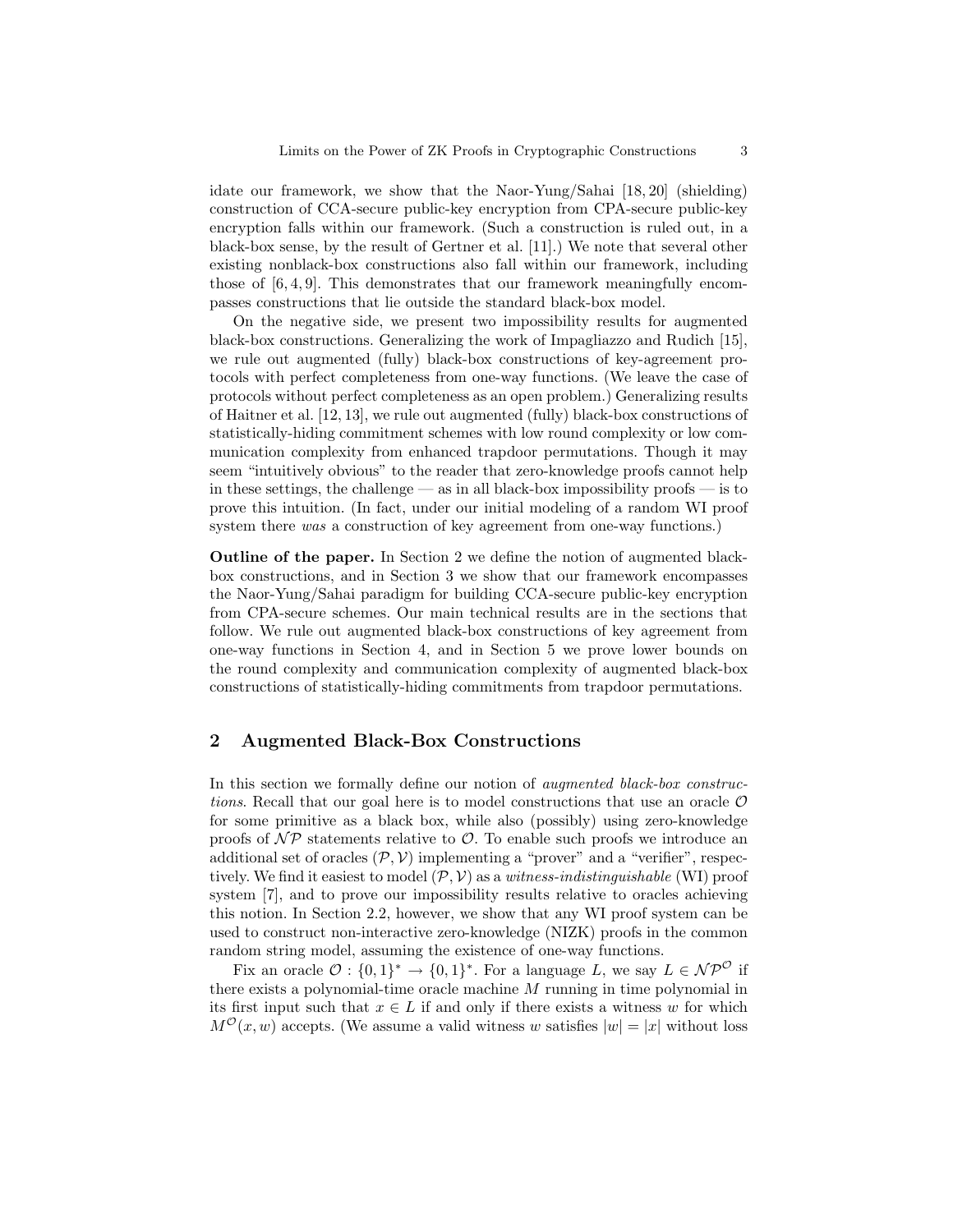of generality.) For any  $L \in \mathcal{NP}^{\mathcal{O}}$ , we let  $R_L$  denote an  $\mathcal{NP}$ -relation associated with L, and we let  $L_n = L \cap \{0, 1\}^n$  and  $R_n = \{ (x, w) \mid (x, w) \in R_L \text{ and } x \in L_n \}.$ 

We now define what it means for a pair of oracles  $(\mathcal{P}, \mathcal{V})$  to be a witnessindistinguishable proof system. (All adversaries are stateful by default.)

**Definition 2.1.** Fix an oracle  $\mathcal{O}$ , a language  $L \in \mathcal{NP}^{\mathcal{O}}$ , and an  $\mathcal{NP}$  relation  $R_L$  for L. An oracle  $W\mathcal{I} = (\mathcal{P}, V)$  is a proof system for  $R_L$  if the following hold:

- Perfect completeness: For any  $n \in \mathbb{N}$ ,  $(x, w) \in R_n$ , and  $r \in \{0, 1\}^n$ , it holds that  $\mathcal{V}_n(x, \mathcal{P}_n(x, w, r)) = 1$ .
- **Perfect soundness:** For any  $x \notin L$  and any  $\pi$ , it holds that  $\mathcal{V}_n(x, \pi) = 0$ .

 $WT$  is witness-indistinguishable (WI) if additionally:

– Witness indistinguishability: For every probabilistic polynomial-time  $A$ , it holds that  $|\Pr[\text{ExptWI}_A(n) = 1] - 1/2|$  is negligible, where  $\text{ExptWI}_A(n)$  is defined as follows:

 $(x, w_0, w_1) \leftarrow \mathcal{A}^{\mathcal{O}, \mathcal{W}\mathcal{I}}(1^n); b \leftarrow \{0, 1\};$  $r \leftarrow \{0,1\}^n; \pi \leftarrow \mathcal{P}_n(x,w_b,r)$  $b' = A^{\mathcal{O},\mathcal{W}\mathcal{I}}(1^n,\pi)$ : if  $(x, w_0), (x, w_1) \in R_n$ output 1 iff  $b' = b$ else, output a random bit

When the relation  $R_L$  is irrelevant for the discussion at hand, or is clear from the context, we may abuse terminology and call  $\mathcal{W} \mathcal{I}$  a WI proof system for  $L$ . We say that  $W\mathcal{I}$  is a WI proof system for  $\mathcal{NP}^{\mathcal{O}}$  if it is a WI proof system for the  $\hat{N}P^{\mathcal{O}}$ -complete language CIRCUIT-SAT<sup> $\mathcal{O}$ </sup> (the set of satisfiable circuits with  $\mathcal{O}$  gates) under the natural relation  $R_L$ .

We now define our notion of black-box reductions using a base oracle  $\mathcal O$  and a WI oracle  $\mathcal{W} \mathcal{I}$  for  $\mathcal{NP}^{\mathcal{O}}$ . The definitions and terminology are adapted from [19].

Definition 2.2 (Augmented fully black-box construction). There is an augmented fully black-box construction of primitive  $Q$  from primitive  $P$  if there exist probabilistic polynomial-time oracle machines G and S such that:

- For any  $O, WI$  such that  $O$  implements P, and  $WI$  is a proof system for  $\mathcal{NP}^{\mathcal{O}}$ , the algorithm  $G^{\mathcal{O}, W\mathcal{I}}$  implements  $\mathcal{O}$ .
- For any  $O, W\mathcal{I}$  and any (possibly inefficient) adversary  $\mathcal{A}^{O,W\mathcal{I}}$  that breaks the Q-security of  $G^{\mathcal{O},\mathcal{W}\mathcal{I}}$ , the adversary  $S^{\mathcal{A},\mathcal{O},\mathcal{W}\mathcal{I}}$  breaks the P-security of  $\mathcal O$ or the witness indistinguishability of WI .

Definition 2.3 (Augmented semi-black-box construction). There is an augmented semi-black-box construction of primitive  $Q$  from primitive  $P$  if there exists a probabilistic polynomial-time oracle machine G such that:

- For any  $O, WI$  such that  $O$  implements P, and  $WI$  is a proof system for  $\mathcal{NP}^{\mathcal{O}}$ , the algorithm  $G^{\mathcal{O},\mathcal{WI}}$  implements Q.
- For any  $O, W\mathcal{I}$  and any probabilistic polynomial-time adversary  $\mathcal{A}^{O,W\mathcal{I}}$  that breaks the Q-security of  $G^{O,\mathcal{W}I}$ , there is a probabilistic polynomial-time S such that  $S^{O,WI}$  breaks the P-security of O or the witness indistinguishability of  $\mathcal{W} \mathcal{I}$ .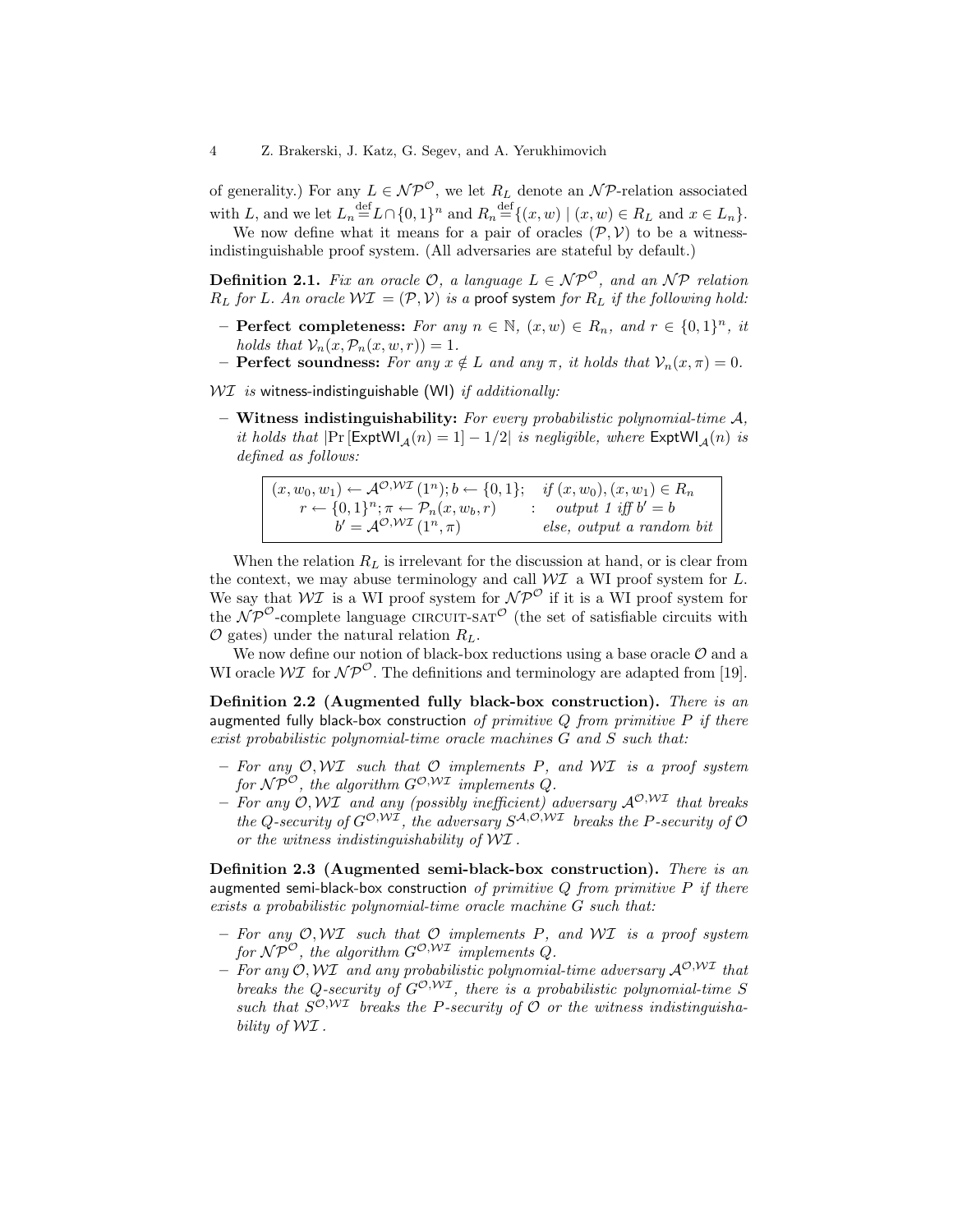We remark that our notions of augmented black-box constructions are not transitive: i.e., if there is an augmented black-box construction of  $Q$  from  $P$ , and an augmented black-box construction of  $R$  from  $Q$ , this does not imply that there is an augmented black-box construction of R from  $P$ . (On the other hand, if either of the given constructions is black-box, that does imply an augmented black-box construction of R from P.) The reason is that  $W\mathcal{I}$  enables proofs for  $\mathcal{NP}^{\mathcal{O}}$  but not  $\mathcal{NP}^{\mathcal{O},\mathcal{WI}}$ . While it is true that Definition 2.1 can be meaningfully changed to allow for proofs of  $\mathcal{NP}^{O,WI}$ , doing so introduces technical issues (due to circularity) and we were unable to prove our separation results with respect to such a definition. We leave this as an interesting open question.

# 2.1 Instantiating a WI Proof System

For arbitrary  $\mathcal{O}$ , we show how to instantiate a WI proof system for  $\mathcal{NP}^{\mathcal{O}}$ . We begin by describing a distribution such that an oracle sampled according to this distribution is a WI proof system for  $\mathcal{NP}^{\mathcal{O}}$  with overwhelming probability (Lemma 2.5). We then show that this implies that measure 1 of the oracles under this distribution constitute a WI proof system for  $\mathcal{NP}^{\mathcal{O}}$  (Lemma 2.6). Throughout this section, we take L to be CIRCUIT-SAT<sup> $\mathcal{O}$ </sup>.

It is convenient to view the (infinite) oracle  $\mathcal{W} \mathcal{I}$  as a sequence of oracles  ${\mathcal{W}}{\mathcal{I}}_n = ({\mathcal{P}}_n, {\mathcal{V}}_n)_{n\in\mathbb{N}}$ , one for each input length. Consider the distribution over  $\mathcal{W} \mathcal{I}$  where, for each n, the distribution over  $\mathcal{W} \mathcal{I}$ <sub>n</sub> is defined as follows:

**Prover oracle:**  $\mathcal{P}_n$  is a random function  $\mathcal{P}_n: \{0,1\}^{3n} \to \{0,1\}^{7n}$  whose inputs are parsed as tuples of the form  $(x, w, r) \in \{0, 1\}^n \times \{0, 1\}^n \times \{0, 1\}^n$ . Note that  $\mathcal{P}_n$  is defined for all such tuples  $(x, w, r)$  of the appropriate length, and not only for those satisfying  $(x, w) \in R_L$  (i.e.,  $\mathcal{P}_n$  does not check whether  $(x, w) \in R_L$ ).

**Verifier oracle:** The verifier oracle is a function  $V_n: \{0,1\}^{8n} \to \{0,1\}$ , whose inputs are parsed as pairs of the form  $(x, \pi) \in \{0, 1\}^n \times \{0, 1\}^{\tau_n}$ . The function is defined as:

$$
\mathcal{V}_n(x,\pi) = \begin{cases} 1 \text{ if } \exists (w,r) \text{ s.t. } \pi = \mathcal{P}_n(x,w,r) \land (x,w) \in R_L \\ 0 \text{ otherwise} \end{cases}
$$

Note that  $\mathcal{W} \mathcal{I}$  sampled as above is always a proof system. It remains to show that witness indistinguishability holds with overwhelming probability. We begin by proving that, for oracles distributed as above, it is essentially impossible to "spoof" a proof. That is, for n large enough, the only way to generate a proof  $\pi$ such that  $V_n(x, \pi) = 1$  is by querying  $\mathcal{P}_n$ . This property of the WI oracle will also be useful later.

**Lemma 2.4.** For an oracle algorithm  $\mathcal{A}^{\mathcal{O},W\mathcal{I}}$ , let  $\mathsf{Spoof}_n$  be the event that  $\mathcal A$ makes a query  $\mathcal{V}_n(x,\pi)$  that returns 1, yet  $\pi$  was not output by a previous query  $\mathcal{P}_n(x, w, \star)$  with  $(x, w) \in R_L$ . For any O, any A making at most q oracle queries, and any n, the probability of  $\mathsf{Spoof}_n$  is at most  $q \cdot 2^{-4n}$  (where the probability is taken over choice of  $\mathcal{W}$  according to the distribution above).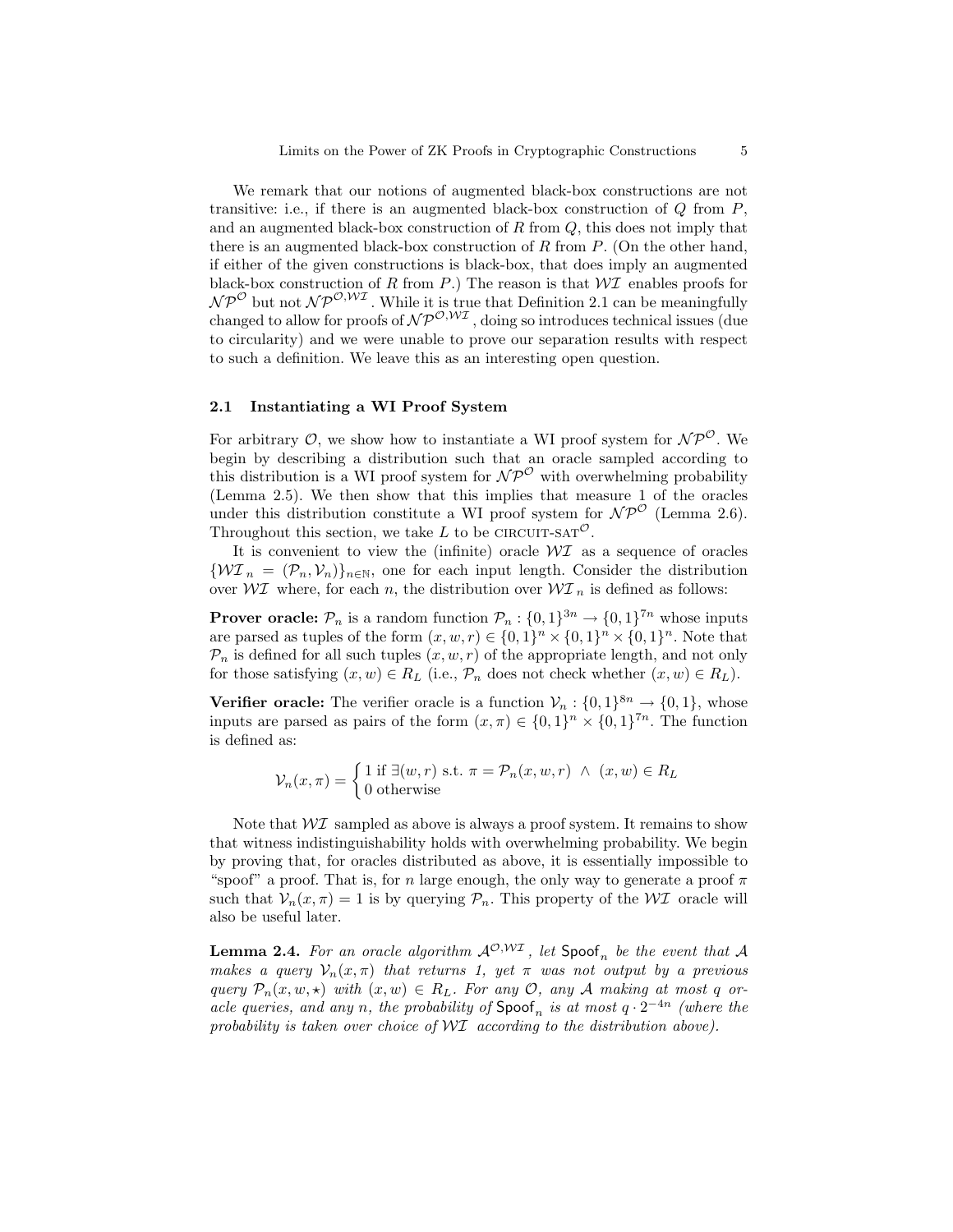*Proof (sketch)*. We drop the subscript n for ease of presentation. There are at most  $2^{3n}$  elements in the range of  $P$  and these are distributed uniformly in a space of size  $2^{7n}$ . Since P is chosen independently of O, queries to O give no information about the range of  $P$ . Each  $P$ -query reveals one point in the range of  $P$ , but as the other points in the range are chosen independently this does not help to find another element in the range. The probability that any particular query  $\mathcal{V}(x,\pi)$  returns 1 if  $\pi$  was not previously output by  $\mathcal{P}$  is at most  $2^{-4n}$ . Taking a union bound over all the queries of A gives the desired result.

**Lemma 2.5.** For any oracle  $\mathcal{O}$ , every probabilistic polynomial-time oracle machine A, and n large enough:

$$
\left|\Pr\left[\mathsf{ExptWI}_{\mathcal{A}}(n) = 1\right] - \frac{1}{2}\right| \le 2^{-n/2},
$$

where  $\textsf{ExptWI}_A(n)$  is as in Definition 2.1, and the above probability is also taken over the choice of WI .

*Proof.* Consider some value of n, and fix the values of  $\mathcal{W} \mathcal{I}$  other than  $\mathcal{W} \mathcal{I}_n$ . Assume without loss of generality that  $\mathcal{A}(1^n)$  outputs values  $(x, w_0, w_1)$  with  $(x, w_0), (x, w_1) \in R_n$ . Then A is given a proof  $\pi$  and has to identify whether  $w_0$  or  $w_1$  was used to generate it. We observe that for all  $k \neq n$  the output of any query to  $\mathcal{P}_k$  or  $\mathcal{V}_k$  is independent of the bit b. Therefore from this point on we focus on queries to  $\mathcal{P}_n$  and  $\mathcal{V}_n$ . Let q be the total number of oracle queries made by A. We may assume that A does not query  $\mathcal{V}_n$  since it can simulate this oracle by itself to within statistical difference at most  $2^{-n}$  (for n large enough). Indeed, there are three types of queries to  $\mathcal{V}_n$ :

- The query  $\mathcal{V}_n(x,\pi)$ . In this case, the output is 1.
- Queries of the form  $V_n(x, \pi')$ , where  $\pi'$  was output by a previous query  $\mathcal{P}_n(x, w, \star)$  with  $(x, w) \in R_n$ . Once again, in this case the output is 1. Note that A can check in polynomial time whether  $(x, w) \in R_n$ .
- All other queries to  $\mathcal{V}_n$ . In this case, Lemma 2.4 shows that the output of all these queries is 0 except with probability at most  $q \cdot 2^{-4n}$ , which is bounded by  $2^{-n}$  for *n* sufficiently large.

Given the above, and the fact that  $\mathcal{P}_n$  is chosen at random, it follows that A cannot distinguish which witness was used with probability better than  $q \cdot 2^{-n}$ , which is bounded by  $2^{-n/2}$  for n sufficiently large. The lemma follows.

**Lemma 2.6.** Fix an oracle  $\mathcal{O}$ . For measure 1 of the oracles  $\mathcal{W}$  under the distribution defined above, WI is a witness-indistinguishable proof system for L.

Proof. Completeness and soundness always hold, and so we must only prove witness indistinguishability. To do so we apply a standard argument using the Borel-Cantelli lemma for reversing the order of quantifiers in Lemma 2.5.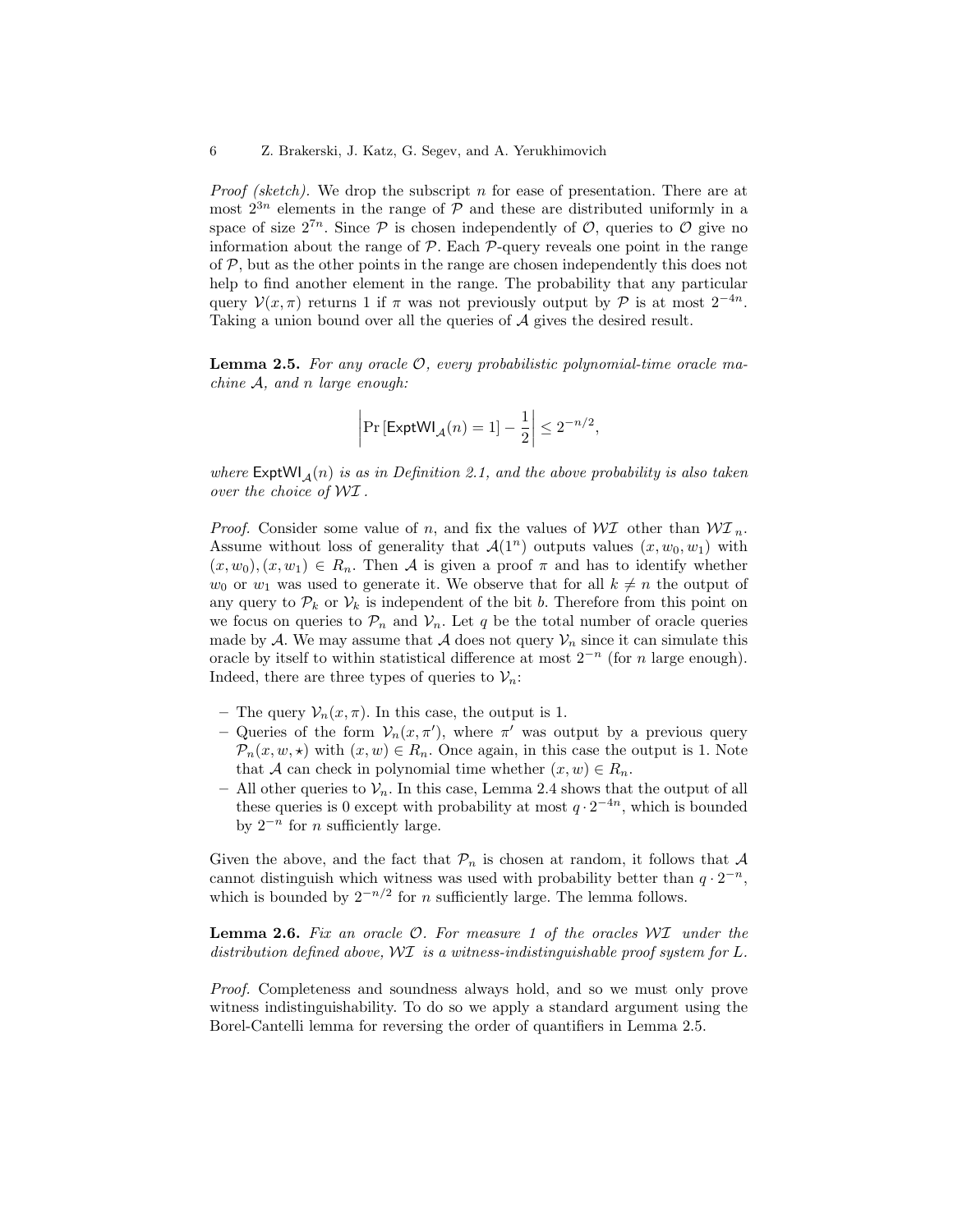Fix  $\mathcal{O}$ . For any  $n \in \mathbb{N}$  and any probabilistic polynomial-time A, denote by  $E_{n,\mathcal{A}}$  the event in which  $\mathcal{W} \mathcal{I}$  is chosen such that

$$
\left|\Pr\left[\mathsf{ExptWl}_{\mathcal{A}}(n)=1\right]-\frac{1}{2}\right|>2^{-n/3}.
$$

Lemma 2.5 and an averaging argument imply that for any  $A$  and sufficiently large *n* the probability of  $E_{n,\mathcal{A}}$  is at most  $1/n^2$ . Then  $\sum_n \Pr[E_{n,\mathcal{A}}]$  is finite, and so the Borel-Cantelli lemma implies that the probability over choice of  $\mathcal{W} \mathcal{I}$  that event  $E_{n,\mathcal{A}}$  occurs for infinitely many values of n is zero. Thus, for large enough n and measure 1 of the oracles under the distribution in question we have

$$
\left|\Pr\left[\mathsf{ExptWI}_{\mathcal{A}}(n) = 1\right] - \frac{1}{2}\right| \le 2^{-n/3}.
$$

This holds for any specific  $A$ , and therefore by removing a set of measure 0 for each of the (countably many) machines  $A$  we obtain that for measure 1 of the oracles  $\mathcal{W} \mathcal{I}$  it holds that for all probabilistic polynomial-time  $\mathcal{A}$  the quantity  $\left|\Pr\left[\mathsf{ExptWI}_{\mathcal{A}}(n)=1\right]-\frac{1}{2}\right|$  is negligible.

Before concluding this section we prove a technical result regarding oracles  $\mathcal{W}$  sampled according to the distribution described earlier. We show that if f is one-way relative to  $\mathcal{O}$ , then for measure 1 of the oracles  $\mathcal{W}$  under the distribution defined above f remains one-way relative to  $(0, WI)$ .

**Lemma 2.7.** Let f be a polynomial-time oracle machine such that  $f^{\mathcal{O}}$  is oneway relative to  $O$ . Then for measure 1 of the oracles  $W\mathcal{I}$  under the distribution defined above,  $f^{\mathcal{O}}$  is one-way relative to  $(\mathcal{O}, \mathcal{W}\mathcal{I})$ .

*Proof.* It suffices to show that for any PPT A the probability that  $\mathcal{A}^{\mathcal{O},W\mathcal{I}}$  inverts  $f^{\mathcal{O}}$  is negligible, where the probability is also taken over choice of  $\mathcal{W} \mathcal{I}$ . We can then proceed as in Lemma 2.6 to obtain the stated result.

Assume toward a contradiction that there exists an algorithm  $A$  and a polynomial  $p(n) \geq n$  such that the running time of A is bounded by  $p(n)$  and, for infinitely many n, it holds that  $A^{\mathcal{O}, W\mathcal{I}}$  inverts  $f^{\mathcal{O}}$  with probability at least  $1/p(n)$ when  $\mathcal{W} \mathcal{I}$  is chosen at random. We show how to construct a PPT algorithm  $\hat{\mathcal{A}}$ such that  $\hat{\mathcal{A}}^{\mathcal{O}}$  inverts  $f^{\mathcal{O}}$  with inverse-polynomial probability for infinitely many values of  $n$ , a contradiction.

 $\hat{\mathcal{A}}(1^n, y)$  runs  $\mathcal{A}(1^n, y)$ , simulating the WI oracle for A as follows. Let  $k^* =$  $\log p(n)$ . Algorithm  $\hat{\mathcal{A}}$  samples  $\mathcal{W I}_k = (\mathcal{P}_k, \mathcal{V}_k)$  according to the prescribed distribution for all  $k \leq k^*$ , and these are used to (perfectly) simulate  $\{ \mathcal{WI}_{k} \}_{k \leq k^*}$ to A. Thus, we now only need to deal with the queries of A to  $\mathcal{WI}_k$  for  $k > k^*$ . When A queries  $\mathcal{P}_k(x, w, r)$ , then  $\hat{\mathcal{A}}$  returns a random  $\pi \in \{0, 1\}^{7k}$  as the result. When A queries  $V_k(x, \pi)$  then  $\hat{\mathcal{A}}$  first checks to see whether there was any prior query  $\mathcal{P}_k(x, w, \star) = \pi$  with  $(x, w) \in R_L$ . If not, then  $\hat{\mathcal{A}}$  returns 0 in response to this  $V_k$ -query. Otherwise,  $\hat{\mathcal{A}}$  returns 1.

It follows from Lemma 2.4 that  $\hat{\mathcal{A}}$ 's simulation of  $\mathcal A$  degrades the latter's probability of inversion by at most  $1/2p(n)$ . This implies that  $\hat{\mathcal{A}}^{\mathcal{O}}$  inverts  $f^{\mathcal{O}}$ with probability at least  $1/2p(n)$  for infinitely many values of n, a contradiction.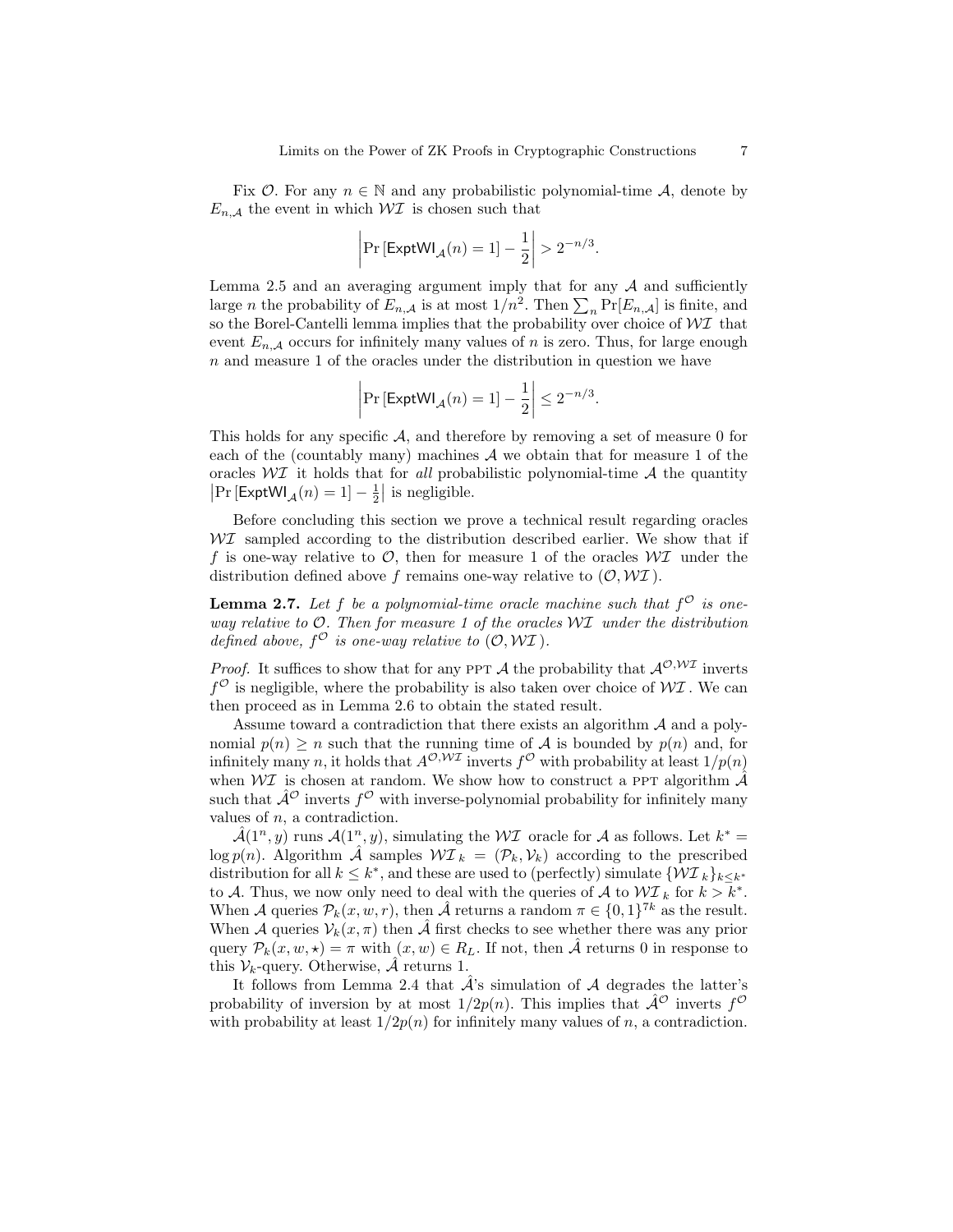## 2.2 Zero-Knowledge Proofs

We define a notion of zero knowledge, and then discuss appropriate conditions under which zero-knowledge (ZK) proofs can be constructed from WI proofs. In our context, zero knowledge is most easily expressed in terms of non-interactive zero knowledge in the common random string model.

**Definition 2.8.** Fix an oracle  $\mathcal{O}$  and a language  $L \in \mathcal{NP}^{\mathcal{O}}$ . An oracle  $\mathcal{ZK} =$  $(\mathcal{P}, \mathcal{V})$  is a proof system in the common random string model for L with relation  $R_L$ if there is a polynomial  $\ell$  such that the following hold:

- $-$  Perfect completeness: For all  $n \in \mathbb{N}$ , all  $(x, w) \in R_n$ , all crs  $\in \{0, 1\}^{\ell(n)}$ , and all  $r \in \{0,1\}^n$ , we have  $\mathcal{V}(\text{crs}, x, \mathcal{P}(\text{crs}, x, w, r)) = 1$ .
- $-$  Statistical soundness: With all but negligible probability over choice of crs  $\in \{0,1\}^{\ell(n)}$ , there do not exist  $x \notin L_n$  and  $\pi$  such that  $\mathcal{V}(\text{crs}, x, \pi) = 1$ .
- $ZK$  is a non-interactive zero-knowledge (NIZK) proof system if additionally:
- $-$  Black-box (adaptive) zero knowledge: There exists a PPT simulator  $\mathcal{S}^\text{def}(\mathcal{S}_1, \mathcal{S}_2)$  such that for all probabilistic polynomial-time A the following is negligible:

$$
\begin{aligned}\n & \left| \Pr \left[ \begin{matrix} \mathsf{crs} \leftarrow \{0,1\}^{\ell(n)}; \\ r \leftarrow \{0,1\}^n; \\ r \leftarrow \{0,1\}^n; \end{matrix} \right. \mathcal{A}^{\mathcal{O},Z\mathcal{K}}(\pi) = 1 \land (x,w) \in R_n \right. \right. \\
& \left. \pi \leftarrow \mathcal{P}(\mathsf{crs}, x, w, r) \right. \\
& \left. - \Pr \left[ \begin{matrix} (\mathsf{crs}, s) \leftarrow \mathcal{S}_1^{\mathcal{O},Z\mathcal{K}}(1^n); \\ (x,w) \leftarrow \mathcal{A}^{\mathcal{O},Z\mathcal{K}}(\mathsf{crs}) \right.; : \mathcal{A}^{\mathcal{O},Z\mathcal{K}}(\pi') = 1 \land (x,w) \in R_n \right. \right] \\
& \left. \pi' \leftarrow \mathcal{S}_2^{\mathcal{A},\mathcal{O},Z\mathcal{K}}(s,x)\n\end{matrix} \right.\n\end{aligned} \right.
$$

.

Constructing NIZK proofs from WI proofs. Fix an oracle  $\mathcal{O}$ , and let  $WI = (\mathcal{P}, V)$  be a WI proof system for  $L = CIRCUIT-SAT^{\mathcal{O}}$ . We show that if a one-way function  $f^{\mathcal{O}}$  exists relative to  $\mathcal{O}, \mathcal{W}\mathcal{I}$ , then we can construct an NIZK proof system for  $\hat{N} \mathcal{P}^{\mathcal{O}}$ .

Assume  $f^{\mathcal{O}}$  is one-way relative to  $\mathcal{O}, \mathcal{W} \mathcal{I}$ . Using f, we can construct, in a black-box fashion, a pseudorandom generator  $G^{\mathcal{O}}: \{0,1\}^n \to \{0,1\}^{2n}$  (see [14]). Define the following language  $L' \in \mathcal{NP}^{\mathcal{O}}$ :

 $L' \stackrel{\text{def}}{=} \left\{(x, \text{crs}) \text{ s.t. } \exists w \in \{0,1\}^n \text{ for which } (x, w) \in R_L \text{ or } \text{crs} = G^{\mathcal{O}}(w)\right\}.$ 

A zero-knowledge proof that  $x \in L$  can then be constructed [7] by giving a witness-indistinguishable proof that  $(x, \text{crs}) \in L'$ . In more detail, given a WI proof system  $(\mathcal{P}, \mathcal{V})$  for L, consider the following proof system  $(\mathcal{P}_{ZK}, \mathcal{V}_{ZK})$  for L:

**Prover**  $\mathcal{P}_{\mathcal{ZK}}$ : Given crs, x, w with crs  $\in \{0,1\}^{2n}$  and  $(x,w) \in R_n$ , set  $x' =$  $(x, \text{crs})$  and note that  $(x', w) \in L'$ . Use a Levin reduction to the  $\mathcal{NP}^{\mathcal{O}}$ -complete language L to obtain  $(\hat{x}, \hat{w}) \in L$ . Choose  $r \leftarrow \{0, 1\}^{|\hat{x}|}$  and return the proof  $\pi = \mathcal{P}(\hat{x}, \hat{w}, r).$ 

Verifier  $V_{ZK}$ : Given crs,  $x, \pi$ , set  $x' = (x, \text{crs})$  and use a Levin reduction to the  $\mathcal{NP}^{\mathcal{O}}$ -complete language L to obtain  $\hat{x}$ . Then output  $\mathcal{V}(\hat{x}, \pi)$ .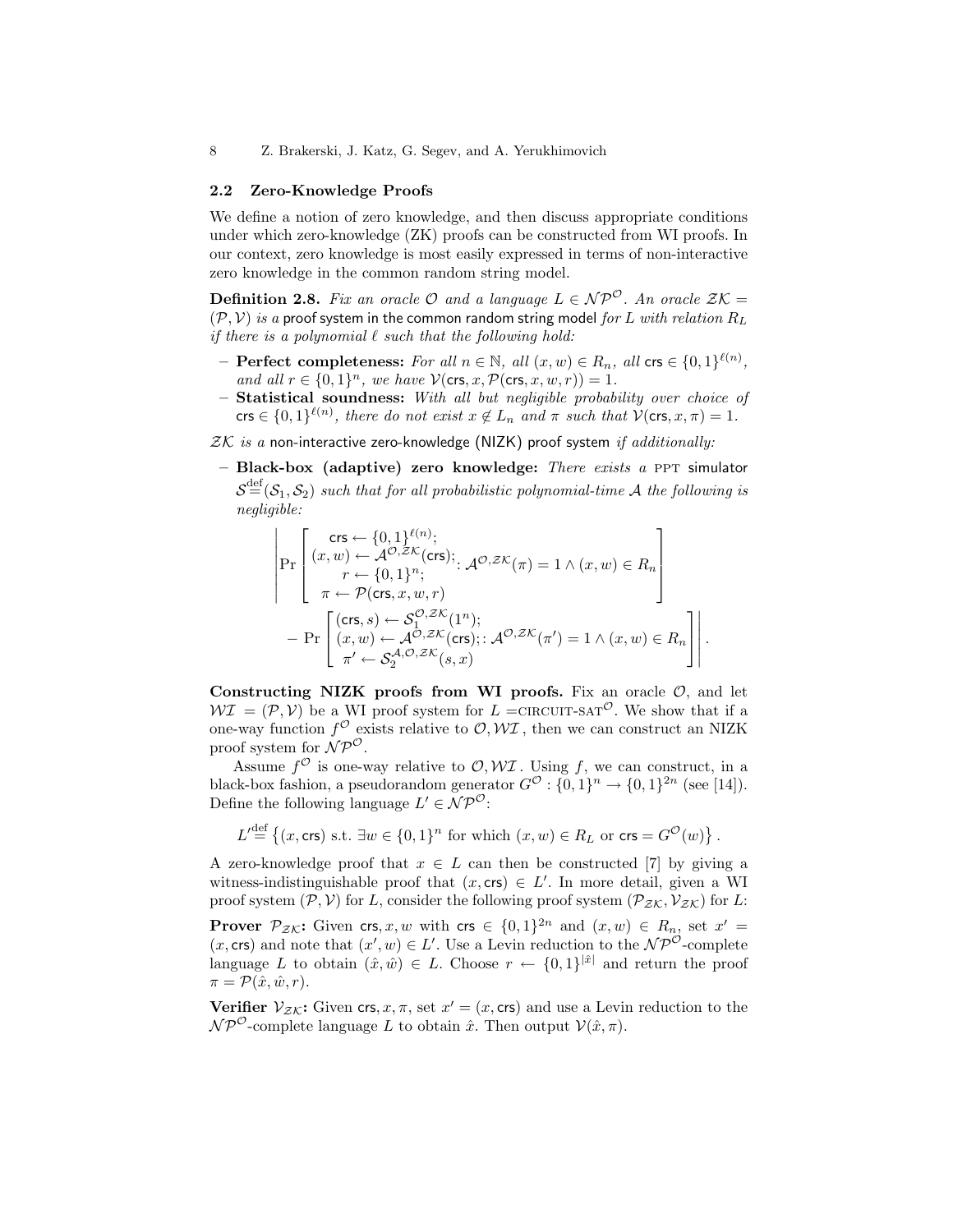**Theorem 2.9.** If  $(\mathcal{P}, \mathcal{V})$  is a WI proof system for L, then  $(\mathcal{P}_{\mathcal{Z}\mathcal{K}}, \mathcal{V}_{\mathcal{Z}\mathcal{K}})$  is an NIZK proof system for L.

*Proof.* Completeness is immediate, and statistical soundness of  $(\mathcal{P}_{\mathcal{ZK}}, \mathcal{V}_{\mathcal{ZK}})$  follows from the soundness of  $(\mathcal{P}, \mathcal{V})$  and the fact that a uniform  $\text{crs} \in \{0, 1\}^{2n}$  is in the range of  $G$  with only negligible probability.

A simulator  $S = (S_1, S_2)$  is given as follows.  $S_1(1^n)$  chooses  $w \leftarrow \{0, 1\}^n$ computes  $\textsf{crs} = G^{\mathcal{O}}(w)$ , and then outputs ( $\textsf{crs}, w$ ). Given x, simulator  $\mathcal{S}_2$  sets  $x' = (x, \text{crs})$ , applies a Levin reduction to  $(x', w)$  to obtain  $(\hat{x}, \hat{w}) \in L$ , chooses  $r \leftarrow \{0, 1\}^{|\hat{x}|}$ , and outputs  $\pi = \mathcal{P}(\hat{x}, \hat{w}, r)$ .

The fact that  $S$  provides a good simulation follows from pseudorandomness of G relative to  $\mathcal{O}, \mathcal{W} \mathcal{I}$ , and witness indistinguishability of  $\mathcal{W} \mathcal{I}$ .

# 3 An Augmented Black-Box Construction

Here we show that the Naor-Yung/Sahai construction of CCA-secure public-key encryption from CPA-secure public-key encryption can be cast as an augmented fully black-box construction. This result is not surprising; the point is to demonstrate that our framework does, indeed, capture constructions that go beyond the usual black-box ones. In particular, the construction is shielding in the terminology of [11], something ruled out in that same work in a black-box sense.

Let  $\mathcal{O} = (G, E, D)$  be a public-key encryption scheme (with perfect correctness), and let  $W\mathcal{I} = (\mathcal{P}, V)$  be a WI proof system for  $\mathcal{NP}^{\mathcal{O}}$ . Assume  $\mathcal{O}$ is CPA-secure relative to  $\mathcal{O}, \mathcal{W} \mathcal{I}$ . As noted in Section 2.2, we can use  $\mathcal{W} \mathcal{I}$ to construct an NIZK proof system  $(\mathcal{P}_{ZK}, \mathcal{V}_{ZK})$  for  $\mathcal{NP}^{\mathcal{O}}$ . (Existence of CPAsecure encryption implies existence of a one-way function.) Moreover, we can use the results of Sahai [20] to transform  $(\mathcal{P}_{\mathcal{Z}\mathcal{K}}, \mathcal{V}_{\mathcal{Z}\mathcal{K}})$  into a simulation-sound NIZK proof system  $ssZK = (P_{ssZK}, V_{ssZK})$  for  $N\overline{P}^{\overline{O}}$ . (We remark that for  $W\overline{I}$ sampled according to the distribution described in Section 2.1, the NIZK proof system  $(\mathcal{P}_{ZK}, \mathcal{V}_{ZK})$  would already satisfy simulation soundness with overwhelming probability. However, here we want a construction starting from any WI proof system.) For notational convenience, we will treat  $s\leq X$  as an NIZK proof system for the specific language

$$
L \stackrel{\text{def}}{=} \{ (c_1, c_2, pk_1, pk_2) \mid \exists m, r_1, r_2 : c_1 = E_{pk_1}^{\mathcal{O}}(m; r_1) \bigwedge c_2 = E_{pk_2}^{\mathcal{O}}(m; r_2) \}.
$$

We now describe the construction of a CCA-secure encryption scheme:

**KeyGen**  $\mathcal{G}^{\mathcal{O},ssZK}$ : Compute  $(pk_1, sk_1) \leftarrow G(1^n)$  and  $(pk_2, sk_2) \leftarrow G(1^n)$ . Then choose  $\mathsf{crs} \leftarrow \{0,1\}^{\ell(n)}$  and set  $PK = (pk_1, pk_2, \mathsf{crs})$  and  $SK = (sk_1, sk_2)$ .

**Encryption**  $\mathcal{E}^{\mathcal{O},ssZK}$ : To encrypt plaintext m, choose  $r_1, r_2, r \leftarrow \{0,1\}^n$  and then compute the ciphertexts  $c_1 = E_{pk_1}(m; r_1)$  and  $c_2 = E_{pk_2}(m; r_2)$ . Set  $x = (c_1, c_2, pk_1, pk_2)$  and  $w = (m, r_1, r_2)$  and generate an NIZK proof  $\pi$  $\mathcal{P}_{ssZK}$ (crs, x, w, r). Output  $(c_1, c_2, \pi)$ .

**Decryption**  $\mathcal{D}^{\mathcal{O},ssZK}$ : To decrypt  $(c_1, c_2, \pi)$ , set  $x = (c_1, c_2, pk_1, pk_2)$  and check that  $\mathcal{V}_{ssZK}(\text{crs}, x, \pi) = 1$ . If not, output  $\perp$ . Otherwise, output  $m = D_{sk_1}(c_1)$ .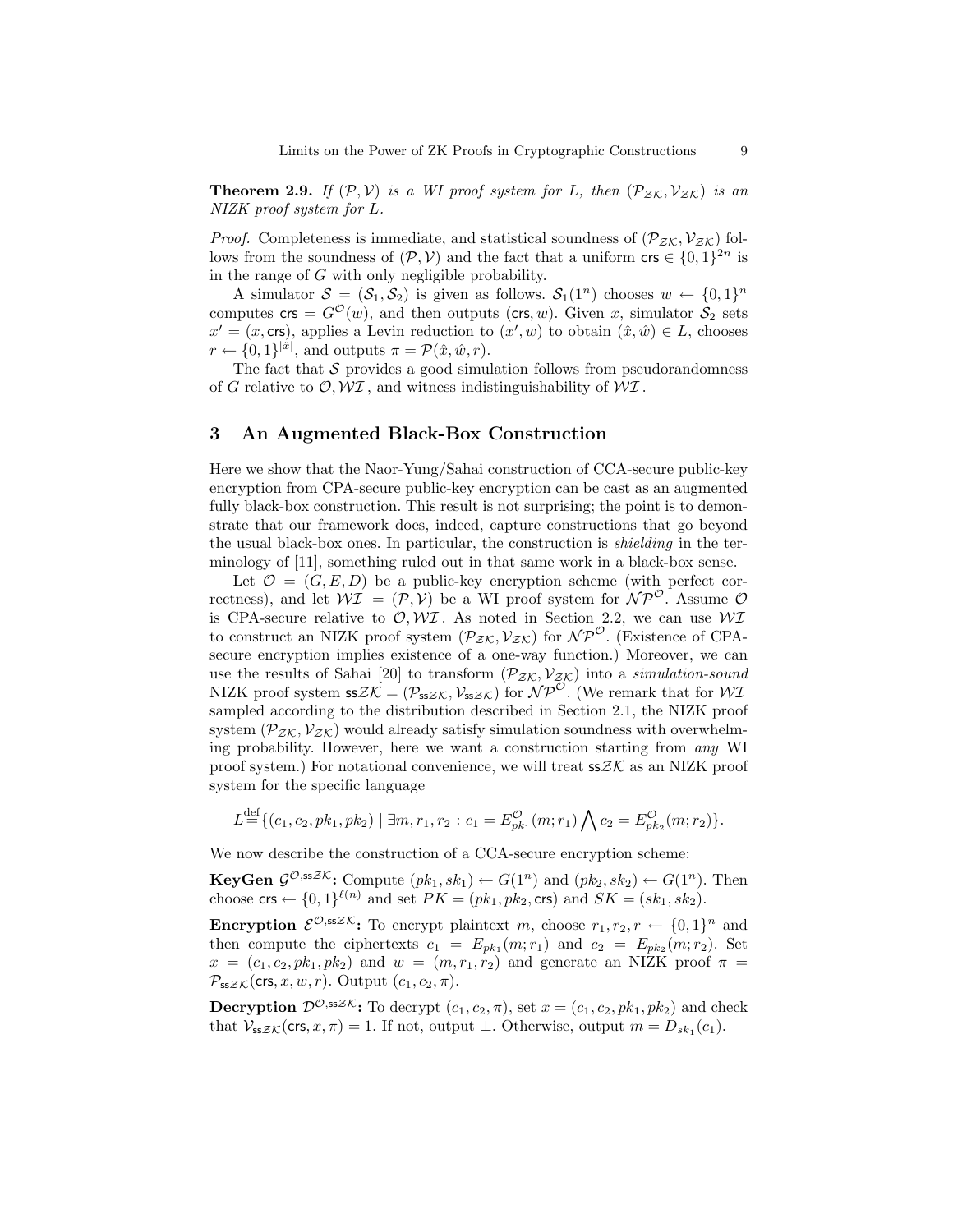The following theorem follows from [20, Theorem 4.1].

**Theorem 3.1.** Let  $\mathcal O$  be an encryption scheme (with perfect correctness) that is  $CPA$ -secure relative to  $\mathcal{O}, \mathcal{W}I$ . Then the above is an augmented fully black-box construction of a CCA-secure encryption scheme from O.

# 4 An Impossibility Result for Key Agreement

In this section, we rule out augmented black-box constructions of key agreement with perfect completeness from one-way functions. (We conjecture that the result extends to the case of imperfect completeness, but we were unable to prove this.) For the remainder of this section, we only consider 1-bit key-agreement protocols with perfect completeness.

Say  $(A, B)$  is a pair of polynomial-time oracle algorithms that is an augmented black-box construction of key agreement from one-way functions. Then:

- For any  $\mathcal{O}, \mathcal{W} \mathcal{I}$  such that  $\mathcal{W} \mathcal{I}$  is a proof system for  $\mathcal{NP}^{\mathcal{O}}$  and all n, following an execution between  $A^{\mathcal{O}, \mathcal{W} \mathcal{I}}(1^n)$  and  $B^{\mathcal{O}, \mathcal{W} \mathcal{I}}(1^n)$  both parties agree on a common bit  $k \in \{0, 1\}.$
- Given  $(A, B)$  and E, define the advantage of E by the following experiment: 1.  $A^{\mathcal{O}, W\mathcal{I}}(1^n)$  and  $B^{\mathcal{O}, W\mathcal{I}}(1^n)$  interact, resulting in a shared key k and a
	- transcript T.
	- 2. E is given T, and outputs a bit  $k'$ .
	- The advantage of E is  $|\Pr[k'=k]-1/2|$ .

For any  $\mathcal O$  and  $\mathcal W\mathcal I$  such that  $\mathcal O$  is one-way relative to  $(\mathcal O,\mathcal W\mathcal I)$  and  $\mathcal W\mathcal I$  is a WI proof system for  $\mathcal{NP}^{\mathcal{O}}$ , every unbounded algorithm E making at most polynomially many queries to  $\mathcal O$  and  $\mathcal W\mathcal I$  has negligible advantage.

To prove that no augmented (fully) black-box construction of key agreement from one-way functions exists, fix some  $(A, B)$  and consider an execution of  $(A, B)$  when  $\mathcal O$  is chosen at random and  $\mathcal {W}$  is chosen as described in Section 2.1. A random oracle is one-way [15], and Lemma 2.7 shows that it remains one-way in the presence of  $\mathcal{W} \mathcal{I}$  chosen from the specified distribution. Moreover, by Lemma 2.6 we have that  $W\mathcal{I}$  is a WI proof system for  $\mathcal{NP}^{\mathcal{O}}$ . We note that even though these lemmas are stated with respect to polynomial time adversaries, since our proofs relativize, they also hold for computationally unbounded adversaries making at most polynomially many oracle queries. Thus, if  $(A, B)$ were an augmented black-box construction of key-agreement from one-way functions, then for any unbounded algorithm E making at most polynomially many oracle queries that has non-negligible advantage, there should exist a polynomial time machine  $S^{E, \mathcal{O}, \mathcal{W} \mathcal{I}}$  that inverts  $\mathcal O$  or breaks the witness indistinguishability of  $\mathcal{W} \mathcal{I}$ . However, since S makes at most polynomially many queries to  $\mathcal{O}, \mathcal{W} \mathcal{I}$ (even indirectly through  $E$ ), such an S does not exist. Therefore, every unbounded algorithm E making at most polynomially many queries to  $\mathcal O$  and  $\mathcal{W} \mathcal{I}$ should have negligible advantage. However, we show an explicit  $E$  for which this is not the case, thus proving that no augmented (fully) black-box construction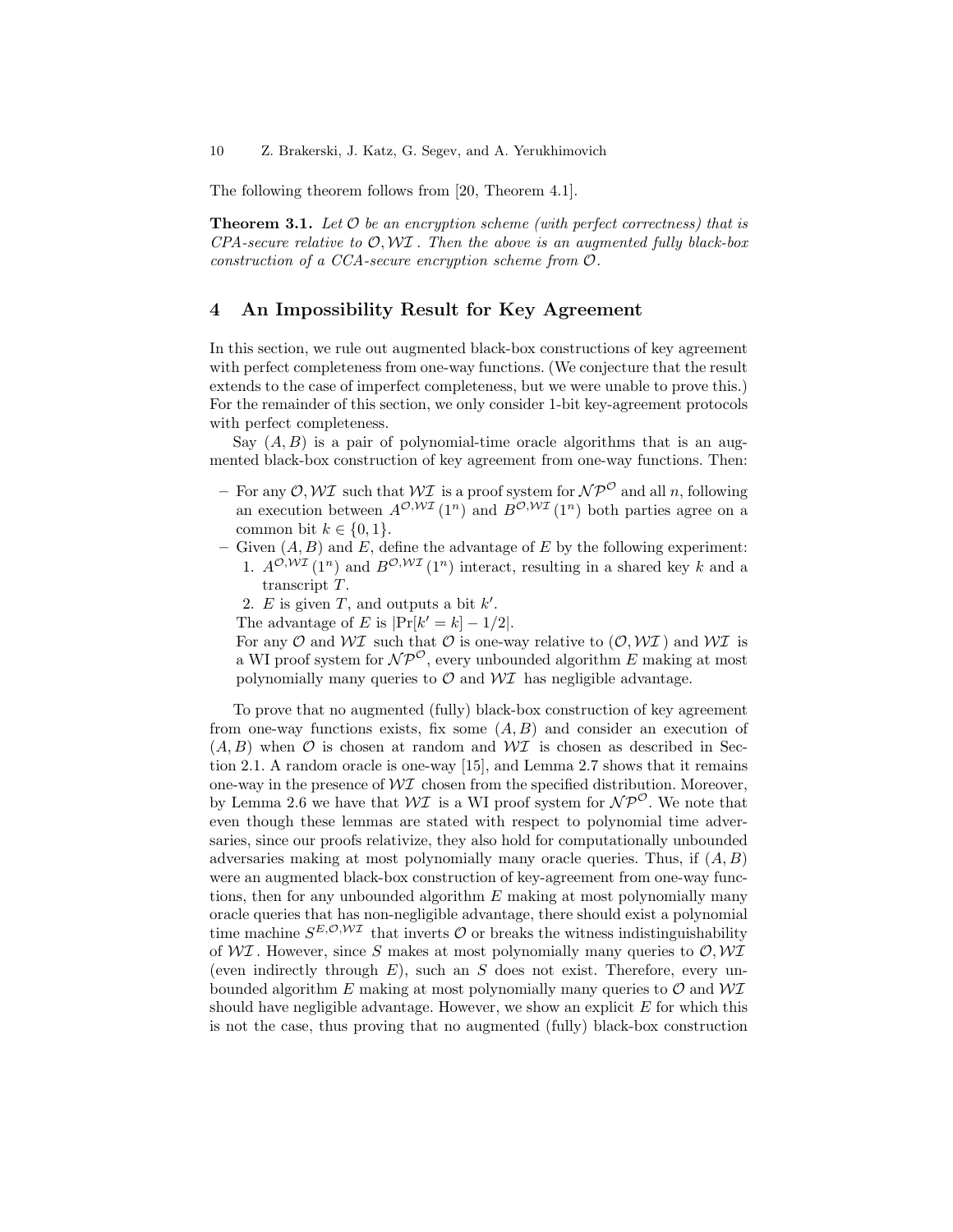of key agreement from one-way functions exists. (In fact, our attack works for any oracles  $\mathcal{O}, \mathcal{W} \mathcal{I}$ , not just those chosen according to the distributions stated.) E can be made efficient if  $P = \mathcal{NP}$ ; thus any augmented semi-black-box construction of key agreement from one-way functions would imply  $P \neq \mathcal{NP}$ .

## 4.1 Breaking Key Agreement Relative to a Random Oracle

In this section we provide a warmup for our main proof by ruling out (standard) black-box constructions of key agreement from one-way functions. This proof may also be of independent interest for pedagogical purposes as a simplified version of the proofs in [15, 2]. Note, however, that we prove a weaker result: we only rule out constructions of key-agreement protocols with perfect completeness based on one-way functions.

Let  $(A, B)$  be a construction of key agreement from one-way functions. Let  $q_A$  (resp.,  $q_B$ ) be a polynomial upper bound on the number of queries made by A (resp.,  $B$ ). Consider an attacker E defined as follows. E, given a transcript T of an execution of  $(A, B)$  in the presence of a random oracle  $\mathcal{O}$ , maintains a set  $Q(E)$  of query/answer pairs for  $\mathcal{O}$ , and a multiset of candidate keys K, both initialized to  $\emptyset$ . Then E runs  $2q_B + 1$  iterations of the following attack:

- Simulation phase: E finds a view of A consistent with the given transcript and with  $Q(E)$ . This view contains the randomness  $r_A$  used by A, as well as a set of oracle queries/answers  $\hat{Q}(A)$  made by A. The set  $\hat{Q}(A)$  is chosen to be consistent with any queries/answers in  $Q(E)$ , but it need not be consistent with the true oracle  $\mathcal{O}$ .
	- Let k denote the key computed by A in the view. Then E adds  $k$  to K.
- Update phase: E makes all queries in  $\hat{Q}(A) \setminus Q(E)$  to the true oracle  $\mathcal{O}$ , and adds the resulting query/answer pairs to  $Q(E)$ .

Following the above, E has a multiset K of  $2q_B + 1$  possible keys. E outputs the majority value in K.

In each iteration E makes at most  $q_A$  queries to  $\mathcal{O}$ . Thus, E makes  $O(q_A \cdot q_B)$ queries overall. We claim that  $E$  outputs the key computed by  $A$  and  $B$  with probability 1. Toward this, we first prove the following:

**Claim 4.1.** Let k denote the actual key computed by A and B in an execution of the protocol. Then in each iteration of the attack, either E adds k to K, or E adds to  $Q(E)$  one of the queries made by B in the real execution.

*Proof.* Let  $Q(B)$  denote the queries made by B in the real execution of the protocol. In a given iteration, there are two possibilities. If  $\hat{Q}(A) \cap Q(B) \nsubseteq$  $Q(E)$ , then we are done since E makes all queries in  $\hat{Q}(A) \setminus Q(E)$  to the true oracle O. If, on the other hand,  $\hat{Q}(A) \cap Q(B) \subseteq Q(E)$  then there is an oracle  $O$  that is consistent with the sampled view of A and the view of the real  $B$ . That is, there is an execution of the protocol with an oracle  $\mathcal O$  that yields the observed transcript  $T$ , a view for  $B$  identical to the view of the real  $B$ , and a view for  $A$  identical to the view generated by  $E$  in the current iteration. Perfect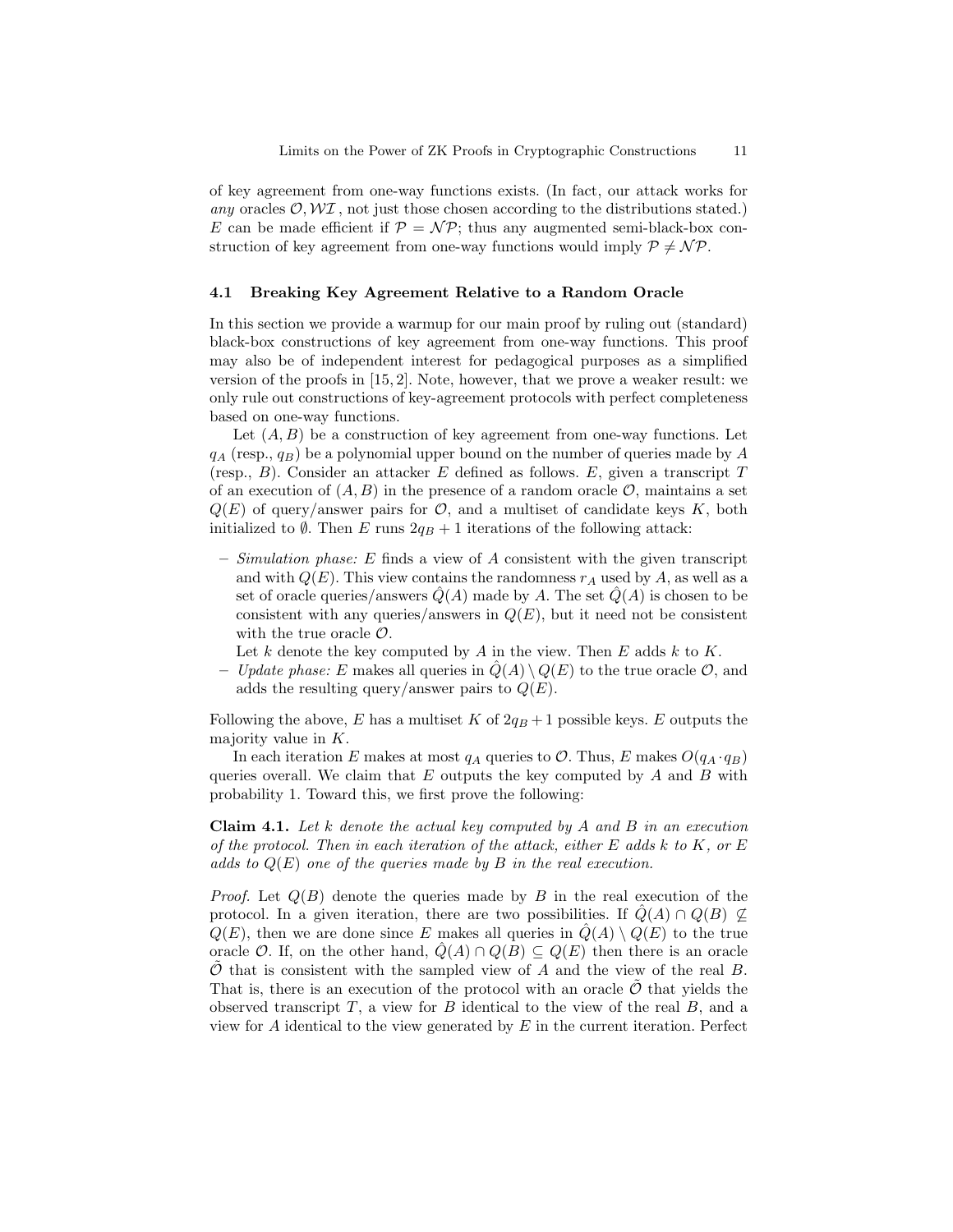completeness implies that the key  $k$  computed by  $A$  in this case must match the (actual) key computed by B.

Since B makes at most  $q_B$  queries, it follows that there are at most  $q_B$ iterations in which E adds an incorrect key to K, and so at least  $q_B + 1$  iterations in which  $E$  adds the correct key to  $K$ . Since  $E$  outputs the key that occurs most often, E always outputs the correct key.

### 4.2 Breaking Key Agreement Relative to  $\mathcal{O}, \mathcal{W} \mathcal{I}$

Here we prove the main result of this section:

Theorem 4.2. There is no augmented fully black-box construction of key agreement with perfect completeness from one-way functions.

The overall structure of the attack is the same as in the previous section, but there are some key differences. Our attack again proceeds by having E repeatedly find a view of  $A$  consistent with a transcript  $T$  and the oracle queries  $Q(E)$  that E has made thus far. Let  $Q(A)$  and  $Q(B)$  denote the queries of A and B, respectively, in the actual execution of the protocol, and let  $Q(A)$  denote the queries of  $A$  in the view found by  $E$  in some iteration. In the previous section we argued that as long as  $\hat{Q}(A) \cap Q(B) \subseteq Q(E)$ , the key found by E in the given iteration matches the key computed by the real  $B$ . This was because, under that condition, there must exist an oracle  $\ddot{\mathcal{O}}$  that is consistent with an execution of the protocol in which party A makes queries  $Q(A)$ , party B makes queries  $Q(B)$ , and the resulting transcript is T. Here, however, that need not be the case. For example, consider a real execution of the protocol in which B makes a query  $\mathcal{V}(x, \pi)$  that returns 1, yet B does not make any corresponding query  $\mathcal{P}(x, w, \star) = \pi$  with  $(x, w) \in R_L$ . If E samples a view of A in which  $x \notin L$ , then there are no oracles  $O, W\mathcal{I}$  consistent with the sampled view of A and the real view of B, but neither does E necessarily learn any new queries in  $Q(B)$ .

We deal with the above by modifying the attack and changing the proof. First, we modify the attack by having  $E$  sample *extended* views of  $A$ , which include a view of A along with additional oracle queries used for "book-keeping". Second, rather than showing that, in every iteration, E either learns the correct key or a query in  $Q(B)$ , we show that, in every iteration, E either learns the correct key or a query in  $Q(AB) \stackrel{\text{def}}{=} Q(A) \cup Q(B)$ .

An additional subtlety arises due to the possibility that  $\mathsf{Spoof}_i$  occurs (cf. Lemma 2.4) for some  $i$ . In our attack we handle this by guaranteeing that Spoof =  $\cup_i$ Spoof, occurs with sufficiently small probability, and showing that the attack is successful whenever Spoof does not occur. (Our proof can be significantly simplified if we make the assumption that  $A(1^n)$  and  $B(1^n)$  only query their oracles on inputs of length  $n$ , however we wish to avoid this assumption.)

**Preliminaries:** We view  $Q(A), Q(B)$ , and  $Q(E)$  interchangeably as sets of queries and sets of query/answer pairs. We write, e.g.,  $[\mathcal{P}(x, w, r) = \pi] \in Q(A)$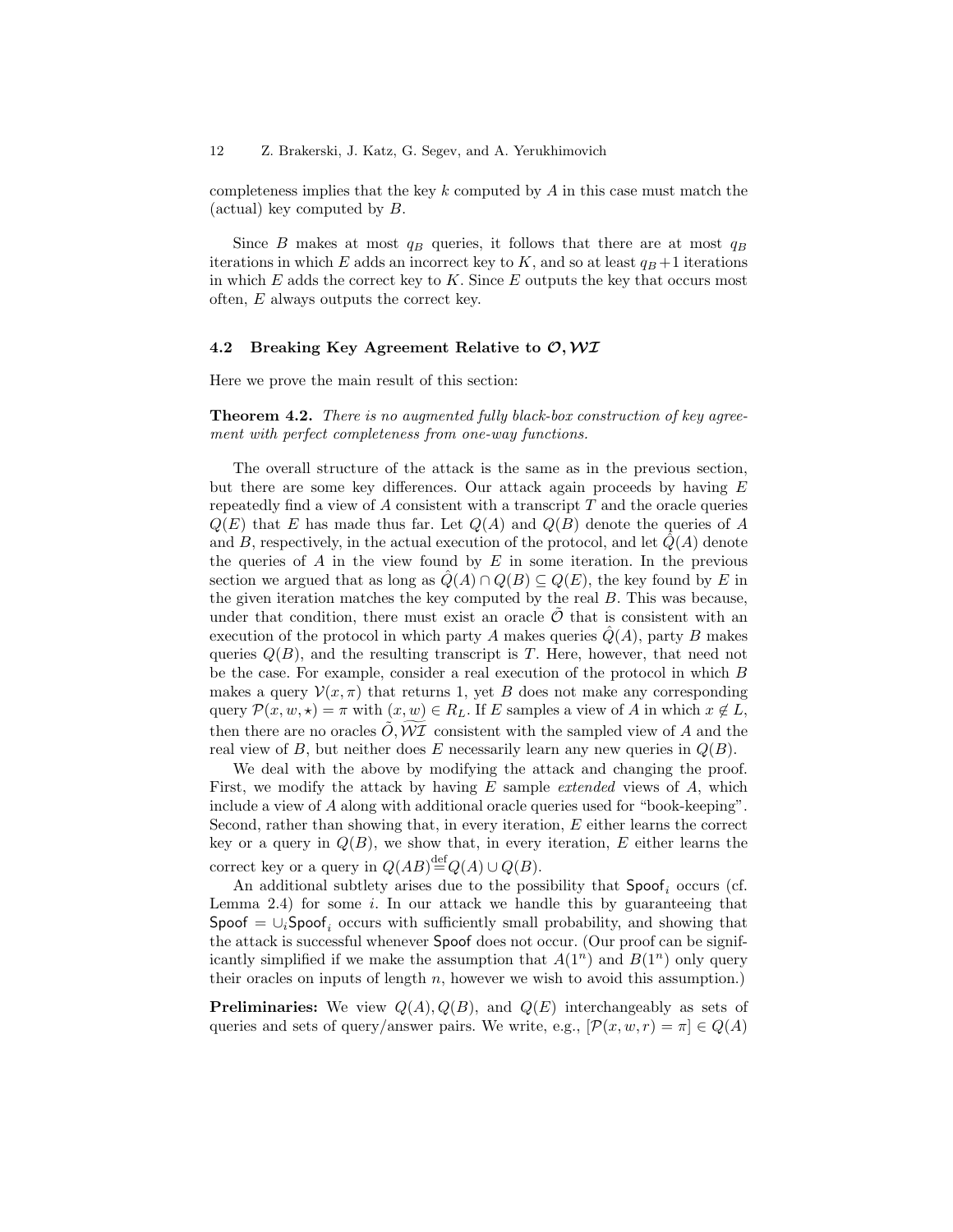to denote that A made the query  $\mathcal{P}(x, w, r)$  and received the answer  $\pi$ . As usual, we let  $L$  denote the set of satisfiable circuits with  $\mathcal{O}\text{-gates}$ .

We assume any key-agreement construction  $(A, B)$  has the following normal form: Before a party queries  $\mathcal{P}(x, w, r)$ , that party also asks all  $\mathcal{O}$ -queries necessary to check whether  $(x, w) \in R_L$ ; after receiving the result  $\pi = \mathcal{P}(x, w, r)$ , that party also asks  $\mathcal{V}(x, \pi)$ . Any key-agreement protocol can be modified to satisfy this condition with only a polynomial blow-up in the number of queries. We let  $q = q(n) > n$  denote a polynomial upper bound on the combined running time of A and B (and so in particular a bound on the number of queries they make).

Without loss of generality, assume that for any (circuit)  $x \in \{0,1\}^n$  and  $w \in \{0,1\}^n$ , computation of x on input w queries  $\mathcal{O}$  at most n times, each time on input of length at most n.

Extended views of A: In our attack, E will repeatedly sample *extended* views of A which include A's view along with some additional oracle queries/answers. We denote an extended view by  $(r_A, \mathcal{O}', \mathcal{WI}')$ , where  $r_A$  are the random coins of A and  $\mathcal{O}', \mathcal{W}$  are a set of query/answer pairs that includes all those made by A (using coins  $r_A$  and the given transcript). E samples only *consistent* extended views, which we define now.

**Definition 4.3.** Let  $Q = (\mathcal{O}', \mathcal{WI}' = (\mathcal{P}', \mathcal{V}'))$  be a set of queries/answers. We say it is consistent if

- 1. For every query  $[\mathcal{P}'(x, w, r) = \pi] \in \mathcal{WI}'$ , oracle  $\mathcal{O}'$  contains queries/answers sufficient to determine whether  $(x, w) \in R_L$ . Moreover, if  $(x, w) \in R_L$  then  $[\mathcal{V}'(x,\pi) = 1] \in \mathcal{WI}'$ , while if  $(x, w) \notin R_L$  then  $[\mathcal{V}'(x,\pi) = 0] \in \mathcal{WI}'$ .
- 2. For every query  $[\mathcal{V}'(x,\pi) = 1] \in \mathcal{WI}'$ , there exist w, r such that  $\mathcal{O}'$  contains queries/answers for which  $(x, w) \in R_L$  and  $[\mathcal{P}'(x, w, r) = \pi] \in \mathcal{WI}'$ .

Let T be a transcript of an execution between  $A(1^n)$  and  $B(1^n)$ , and let  $Q(E)$  be a set of queries/answers. We say the extended view  $(r_A, O', WI')$  is consistent with T and  $Q(E)$  if  $\mathcal{O}', \mathcal{W}\mathcal{I}'$  is consistent, and also:

- 1. Every query in  $Q(E)$  is in  $\mathcal{O}', \mathcal{W} \mathcal{I}'$ , and is answered the same way.
- 2.  $A^{\mathcal{O}',\tilde{\mathcal{W}}\tilde{\mathcal{I}}'}(1^n;r_A),$  when fed with incoming messages as in T, would generate outgoing messages consistent with T.

The attack. Let  $t = 4 \log q$ . First, E queries  $\mathcal{O}(x)$  for all x with  $|x| \leq t$ ; queries  $\mathcal{P}(x, w, r)$  for all  $x, w, r$  with  $|x| = |w| = |r| \leq t$ ; and queries  $V(x, \pi)$  for all  $x, \pi$ with  $|x| = |\pi|/7 \leq t$ . Denote these queries/answers by  $Q^*(E)$ . The rest of the attack is similar to that of the previous section.  $E$ , given a transcript  $T$  of an execution of  $(A, B)$ , initializes  $Q(E) = Q^*(E)$  and  $K = \emptyset$ , and then runs  $2q + 1$ iterations of the following:

- Simulation phase: E finds an extended view  $(r_A, \mathcal{O}', \mathcal{W} \mathcal{I}')$  consistent with T and  $Q(E)$ , with  $\mathcal{O}', \mathcal{W} \mathcal{I}'$  of size at most  $|Q(E)| + q$ . (If no such extended view exists,  $E$  aborts.) Let  $k$  be the key computed by  $A$  in this view.  $E$  adds  $k$  to  $K$ .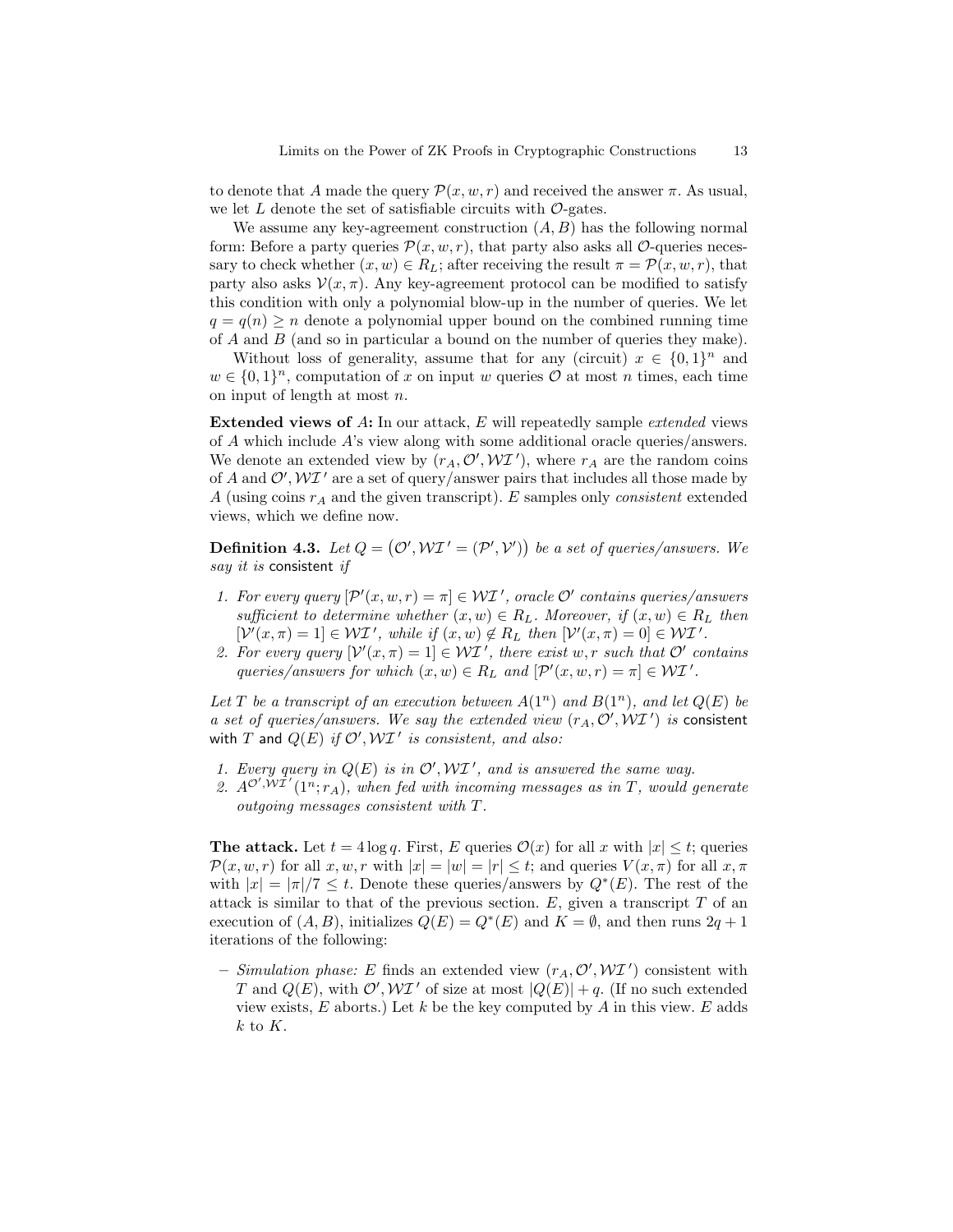– Update phase: E makes all queries in  $(\mathcal{O}' \cup \mathcal{WI}') \setminus Q(E)$  to the true oracles  $\mathcal{O}, \mathcal{W}\mathcal{I}$ . For any queries  $[\mathcal{P}'(x, w, r) = \pi]$  just made, E also makes any O queries needed to determine whether  $(x, w) \in R_L$ , as well as the query  $\mathcal{V}(x, \pi)$ . All the resulting query/answer pairs are added to  $Q(E)$ .

Following the above, E has a multiset K of  $2q + 1$  possible keys. E outputs the majority value in K.

Analysis. In pre-processing, E makes polynomially many queries. In each iteration of the attack, E makes at most  $q + q(q + 1) \leq 3q^2$  queries: there are at most q queries in  $(\mathcal{O}' \cup \mathcal{W} \mathcal{I}') \setminus Q(E)$ , and for each such query of the form  $[\mathcal{P}'(x, w, r) = \pi]$  we have  $|x| \leq q$  and so at most q queries are needed to check whether  $(x, w) \in R_L$ . Thus, E makes at most  $7q^3$  queries after the pre-processing.

For any *i*, define  $\mathsf{Spoof}_i$  (cf. Lemma 2.4) to be the event that there is a query  $[\mathcal{V}_i(x,\pi) = 1] \in Q(A) \cup Q(B)$ , yet there is no query

$$
[\mathcal{P}_i(x, w, \star) = \pi] \in Q(A) \cup Q(B) \cup Q^*(E)
$$

with  $(x, w) \in R_L$ . Let  $\mathsf{Spoof} = \bigvee_i \mathsf{Spoof}_i$ . We claim that  $\mathsf{Spoof}$  occurs with probability at most 1/4. Indeed, by construction  $\mathsf{Spoof}_i$  cannot occur for  $i \leq t$ , and (by Lemma 2.4 and a union bound)  $Pr[\bigvee_{i>t} \mathsf{Spoof}_i] \leq 1/8$ .

Define Spoof' to be the event that, at some point during the attack,  $E$  queries  $V(x, \pi) = 1$  to the real oracle, but there was no previous query  $[\mathcal{P}_i(x, w, \star) = \pi]$ made by A, B, or E with  $(x, w) \in R_L$ . By construction, this can only possibly occur if  $|x| > 4 \log q$ . Since E makes at most  $7q^3$  queries after the pre-processing stage, however, Spoof' occurs with probability at most  $1/8$ .

In the rest of the analysis, we show that as long as neither Spoof nor Spoof occur,  $E$  outputs the key computed by  $A$  and  $B$ . This suffices, since then  $E$  finds the shared key with probability at least 3/4 overall. As in the previous section, then, the following lemma will prove Theorem 4.2:

**Lemma 4.4.** Let k denote the actual key computed by A and B in an execution of the protocol, and assume neither Spoof nor Spoof' occur. Then  $E$  does not abort, and in each iteration of the attack either E adds k to K, or E adds to  $Q(E)$  one of the queries made by A or B in the real execution.

*Proof.* Let  $Q(AB) \stackrel{\text{def}}{=} Q(A) \cup Q(B)$  denote the queries/answers made/received by A or B in the real execution. We first show that E never aborts. Say  $Q(E)$  is consistent at the beginning of some iteration; this is true by construction in the first iteration. Since Spoof did not occur, a consistent, extended view is given by letting  $(\mathcal{O}', \mathcal{W} \mathcal{I}') = Q(E) \cup Q(AB)$ , which is of size at most  $|Q(E)|+q$ . Moreover, regardless of what consistent, extended view is actually sampled by  $E$ , the new set  $Q(E)$  defined at the end of the iteration is consistent unless Spoof' occurs.

We now prove the rest of the lemma. Let  $(r_A, \mathcal{O}', \mathcal{W} \mathcal{I}')$  be the consistent, extended view chosen by  $E$  in some iteration. We define three events, and show:

 $-$  If one of the events occurs, then, in the update phase of that iteration,  $E$ adds to  $Q(E)$  some query in  $Q(AB)$ .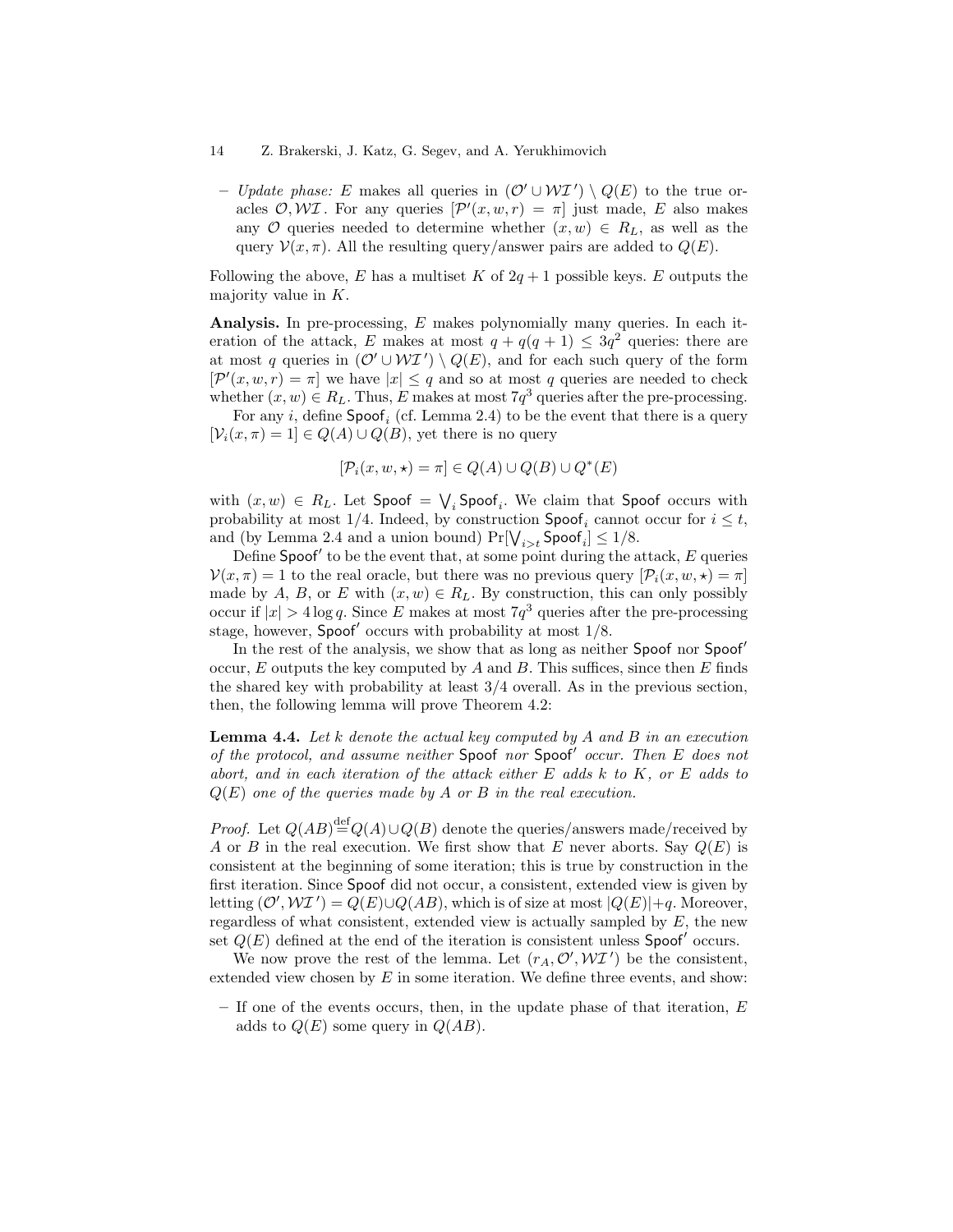– If none of the events occur then there are oracles  $\tilde{O}, \widetilde{W\mathcal{I}}$  that match (i.e., are not inconsistent with) the extended view of A and the real view of B. (Thus, by perfect completeness,  $E$  adds the correct key to  $K$  in that iteration.)

Before defining the events, we introduce some terminology. Given some set of queries Q, we say Q fixes  $x \in L$  if either (1) there exists a w and  $\mathcal{O}$ -queries in Q such that  $(x, w) \in R_L$ , or (2) there is a query  $[\mathcal{V}(x, \star) = 1] \in Q$ . We say Q fixes  $x \notin L$  if for all w there are  $\mathcal{O}$ -queries in Q such that, regardless of how any of the O-queries not in Q are answered, it holds that  $(x, w) \notin R_L$ . We define Q fixes  $(x, w) \in R_L$  and Q fixes  $(x, w) \notin R_L$  in the obvious way.

We now define the events of interest:

 $E_1$ :  $\mathcal{O}', \mathcal{W}I'$  disagrees with  $Q(AB)$  on the answer to some  $\mathcal{O}$ -,  $\mathcal{P}$ -, or  $\mathcal{V}$ -query. E<sub>2</sub>: There exists an x such that  $Q(AB)$  fixes  $x \in L$  but  $\mathcal{O}', \mathcal{W} \mathcal{I}'$  fixes  $x \notin L$ , or vice versa.

- $E_3$ : A  $V'$ -query returning 0 in  $W\mathcal{I}'$  is "inconsistent" with the  $\mathcal{O}, \mathcal{P}$  queries in  $Q(AB)$ , or vice versa. Formally, one of the following occurs:
	- There is a query  $[\mathcal{V}'(x,\pi) = 0] \in \mathcal{WI}'$ , but  $[\mathcal{P}(x,w,\star) = \pi] \in Q(AB)$ and  $Q(AB)$  fixes  $(x, w) \in R_L$ .
	- There is a query  $[\mathcal{P}'(x, w, \star) = \pi] \in \mathcal{WI}'$  and  $\mathcal{O}'$  fixes  $(x, w) \in R_L$ , but  $[\mathcal{V}(x,\pi) = 0] \in Q(AB).$

**Claim 4.5.** If any of  $E_1, E_2$ , or  $E_3$  occur in the simulation phase of some iteration, then E learns a new query in  $Q(AB)$  in the update phase of that iteration.

*Proof.* If  $E_1$  occurs, the claim is immediate.  $(Q(E)$  contains the answers of the true oracles, and so can never disagree with  $Q(AB)$ . So any disagreement between  $\mathcal{O}', \mathcal{W} \mathcal{I}'$  and  $Q(AB)$  must be due to some query in  $\mathcal{O}', \mathcal{W} \mathcal{I}'$  outside of  $Q(E)$ .) If  $E_2$  occurs there are several sub-cases to consider:

- 1. Say  $Q(AB)$  fixes  $x \in L$ , but  $\mathcal{O}', \mathcal{W}I'$  fixes  $x \notin L$ . The second event implies that for all w oracle  $\mathcal{O}'$  fixes  $(x, w) \notin R_L$ . There are two ways the first event can occur:
	- There exists a w such that  $Q(AB)$  fixes  $(x, w) \in R_L$ . In this case there must be an  $\mathcal{O}\text{-}$ query in  $Q(AB)$  that is answered inconsistently with some query in  $\mathcal{O}'$ , and event  $E_1$  has occurred.
	- There is a query  $[\mathcal{V}(x,\pi) = 1] \in Q(AB)$  (for some  $\pi$ ). Since Spoof has not occurred, this means that for some w, r there is a query  $[\mathcal{P}(x, w, r) = \pi]$ in  $Q(AB)$  or  $Q^*(E)$ . Say  $[\mathcal{P}(x, w, r) = \pi] \in Q(AB)$ . Then by our normalform assumption,  $Q(AB)$  fixes  $(x, w) \in R_L$ ; this, in turn, implies an  $\mathcal{O}$ query in  $Q(AB)$  inconsistent with  $\mathcal{O}'$  (which, recall, fixed  $x \notin L$ ), and so  $E_1$  has occurred.

On the other hand, say  $[\mathcal{P}(x, w, r) = \pi] \in Q^*(E)$ . Then, by definition of  $Q^*(E)$ , the query  $[\mathcal{V}(x,\pi) = 1]$  is also in  $Q^*(E)$ , and  $Q^*(E)$  fixes  $(x, w) \in R_L$ . But since any queries in  $\mathcal{O}'$  must agree with the corresponding  $\mathcal{O}\text{-}$ queries in  $Q^*(E)$ , this cannot happen.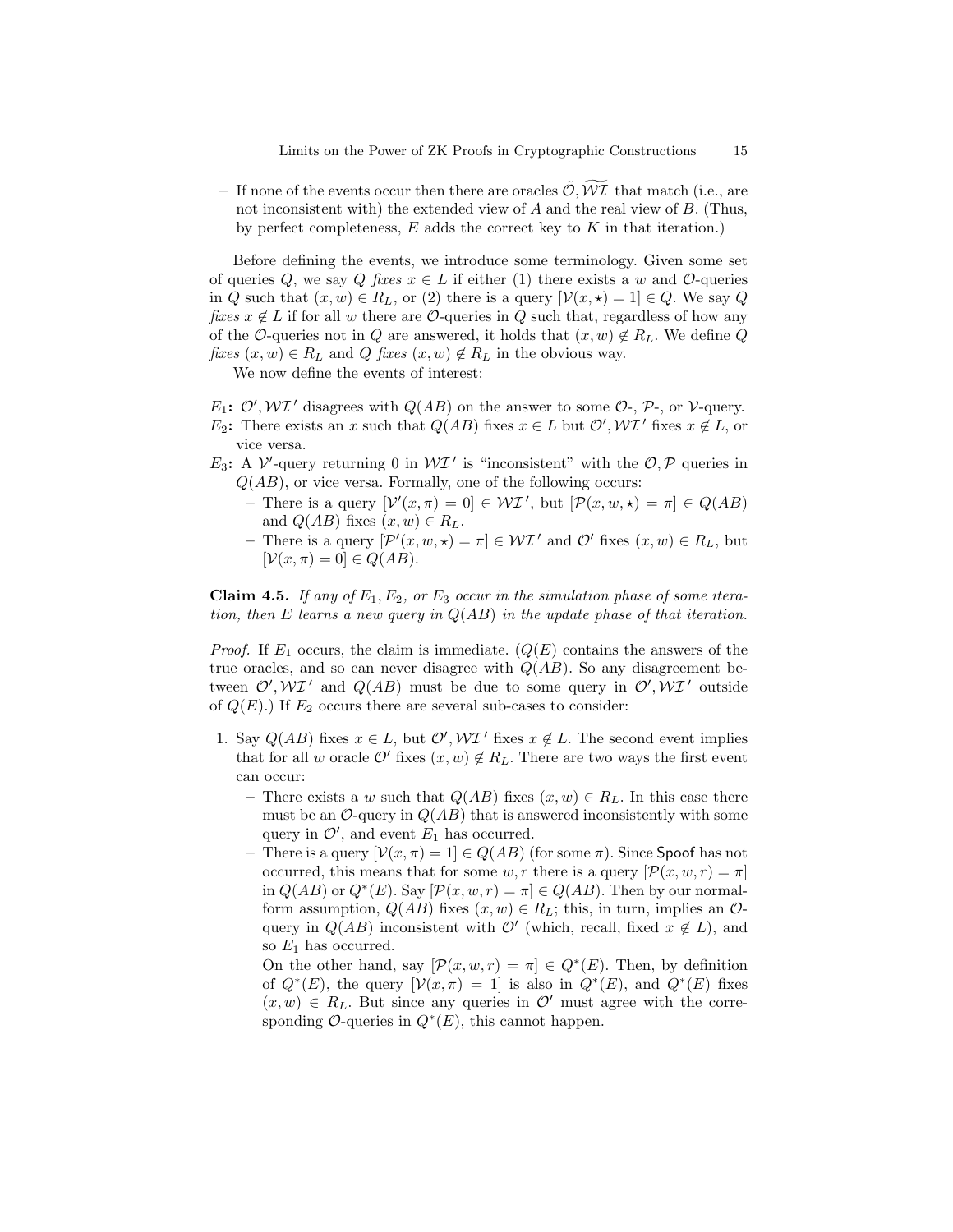- 2. Say  $\mathcal{O}', \mathcal{W} \mathcal{I}'$  fixes  $x \in L$ , but  $Q(AB)$  fixes  $x \notin L$ . The second event implies that for all w we have that  $Q(AB)$  fixes  $(x, w) \notin R_L$ . There are two ways the first event can occur:
	- There exists a w for which  $\mathcal{O}'$  fixes  $(x, w) \in R_L$ . In this case there is an  $\mathcal{O}$ -query in  $Q(AB)$  that is answered inconsistently with some query in  $\mathcal{O}'$ , and event  $E_1$  has occurred.
	- There is a query  $[\mathcal{V}(x,\pi)] = 1] \in \mathcal{WI}'$  for some  $\pi$ . By definition of consistency, there exists w such that  $\mathcal{O}'$  fixes  $(x, w) \in R_L$ . Then there must be an O-query in  $Q(AB)$  that is answered inconsistently with  $O'$ , and so  $E_1$  has occurred.

Finally, we turn to  $E_3$ . Here there are two sub-cases:

- 1. Say  $[\mathcal{V}'(x,\pi) = 0] \in \mathcal{WI}'$ , but  $[\mathcal{P}(x,w,\star) = \pi] \in Q(AB)$  and furthermore  $Q(AB)$  fixes  $(x, w) \in R_L$ . Because of our normal-form assumption,  $[\mathcal{V}(x,\pi) = 1] \in Q(AB)$ . Thus there is a V-query in  $Q(AB)$  that is answered inconsistently with  $W\mathcal{I}'$  and so  $E_1$  has occurred.
- 2. Say  $[\mathcal{P}'(x,w,\star) = \pi] \in \mathcal{WI}'$  and  $\mathcal{O}'$  fixes  $(x,w) \in R_L$ , but we have  $[\mathcal{V}(x,\pi) = 0] \in Q(AB)$ . By definition of consistency,  $[\mathcal{V}(x,\pi) = 1] \in \mathcal{WI}'$ . Thus there is a V-query in  $Q(AB)$  that is answered inconsistently with  $\mathcal{W} \mathcal{I}'$ , and so  $E_1$  has occurred.

This concludes the proof of Claim 4.5.

To complete the proof of the lemma, we show that if none of  $E_1, E_2$ , or  $E_3$  occur, there exist oracles  $\tilde{\mathcal{O}}, \tilde{\mathcal{WI}}$  (in the support of the distribution from Section 2.1) that match (i.e., do not disagree with)  $\mathcal{O}', \mathcal{W} \mathcal{I}'$ , and  $Q(AB)$ . This means there is an execution of the protocol with oracles  $\mathcal{O}, \mathcal{WI}$  that yields a view for  $B$  identical to the view of the real  $B$ , and a view for  $A$  identical to the view of A in the extended view sampled by E. Perfect completeness implies that the key  $k$  computed by  $A$  in that case must match the (actual) key computed by  $B$ , as we needed to show.

We construct  $\widetilde{\mathcal{O}}, \widetilde{\mathcal{WI}}$  as follows. First, answer all queries in  $\mathcal{O}', \mathcal{WI}'$ , and  $Q(AB)$  as answered by those oracles; if  $E_1$  does not occur, this is well-defined as there is no conflict. Answer all other queries in  $\mathcal O$  arbitrarily. Note that if  $\mathcal{O}', \mathcal{W} \mathcal{I}', Q(AB)$  fixes  $x \in L$  then so does  $\tilde{\mathcal{O}}$ , and similarly if  $\mathcal{O}', \mathcal{W} \mathcal{I}', Q(AB)$ fixes  $x \notin L$ . Note also that with  $\mathcal{O}$  fixed, so are L and  $R_L$ .

For  $\tilde{P}$ , proceed as follows. Recall that all  $\tilde{P}_i$  queries for  $i \leq t = 4 \log q$  were made by E during pre-processing and so are already fixed. Any other unassigned query  $\mathcal{P}(x, w, r)$  with  $|x| > t$  is defined as follows:

- If  $(x, w) \notin R_L$ , the query is answered arbitrarily.
- $-$  If  $(x, w) \in \tilde{R}_L$ , let  $\pi^* \in \{0, 1\}^{7|x|}$  be such that  $\mathcal{V}(x, \pi^*)$  is not in  $\mathcal{W} \mathcal{I}'$ or  $Q(AB)$ . (There must exist such a  $\pi^*$ , by the bound on the number of queries in these sets.) Set  $\tilde{\mathcal{P}}(x, w, r) = \pi^*$ .

With the  $\tilde{\mathcal{O}}$  and  $\tilde{\mathcal{P}}$  queries fixed, oracle  $\tilde{\mathcal{V}}$  is set as in Section 2.1.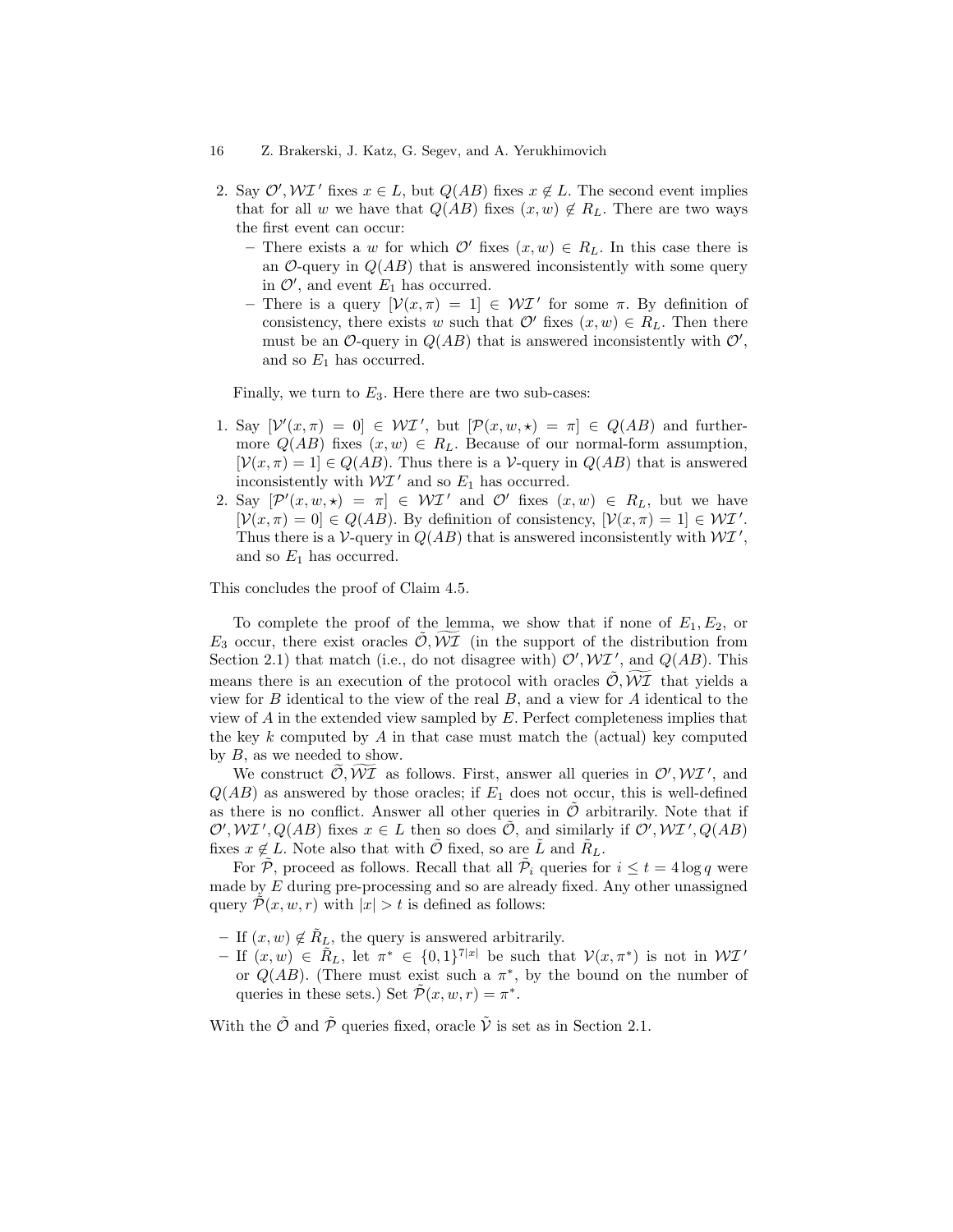We show that  $\tilde{\mathcal{O}}, \tilde{\mathcal{WI}}$  match (i.e., do not disagree with)  $\mathcal{O}', \mathcal{WI}'$ , and  $Q(AB)$ . By construction, the only possible conflict can be between  $\tilde{V}$  and some V-query in  $\mathcal{W} \mathcal{I}'$  or  $Q(AB)$ . No such conflict is possible:

- 1. Say  $[\mathcal{V}(x,\pi) = 1] \in \mathcal{WI}'$  for some  $x, \pi$ . Then by definition of consistency, there exist w, r such that  $\mathcal{O}'$  fixes  $(x, w) \in R_L$ , and  $[\mathcal{P}(x, w, r) = \pi] \in \mathcal{WI}'$ . But then  $(x, w) \in R_L$  and  $\mathcal{P}(x, w, r) = \pi$ , and so  $\mathcal{V}(x, \pi) = 1$ .
- 2. Say  $[\mathcal{V}(x,\pi) = 1] \in Q(AB)$  for some  $x, \pi$ . Since Spoof does not occur, there exist w, r such that  $\mathcal{O}' \cup Q(AB)$  fixes  $(x, w) \in R_L$ , and  $[\mathcal{P}(x, w, r) = \pi] \in$  $\mathcal{W} \mathcal{I}' \cup Q(AB)$ . But then  $(x, w) \in R_L$  and  $\mathcal{P}(x, w, r) = \pi$ , and so  $\mathcal{V}(x, \pi) = 1$ .
- 3. Say  $[\mathcal{V}(x,\pi) = 0] \in \mathcal{WI}' \cup Q(AB)$  for some  $x, \pi$ . If  $x \notin \tilde{L}$  then  $\tilde{\mathcal{V}}(x,\pi) =$ 0 also. If  $x \in L$ , there is an inconsistency only if there is some w with  $\tilde{\mathcal{P}}(x, w, \star) = \pi$  and  $(x, w) \in \tilde{R}_L$ . Note  $\tilde{\mathcal{P}}(x, w, \star) = \pi$  can only occur if  $[\mathcal{P}(x, w, \star) = \pi] \in \mathcal{WI}' \cup Q(AB)$ , but in that case (since  $[\mathcal{V}(x, \pi) = 0] \in$  $\mathcal{W} \mathcal{I}' \cup Q(AB)$  and  $E_3$  did not occur) either  $\mathcal{O}'$  or  $Q(AB)$  fix  $(x, w) \notin R_L$ , and hence  $(x, w) \notin R_L$  either.

This completes the proof of Lemma 4.4.

# 5 Impossibility for Statistically-Hiding Commitments

We show that the impossibility results of Haitner et al. [12, 13] for statisticallyhiding commitment schemes can be strengthened to hold even within our new framework. (Our results here do not require perfect completeness.)

Theorem 5.1. Any augmented fully black-box construction of a statisticallyhiding bit-commitment scheme from trapdoor permutations over  $\{0,1\}^n$  has an  $\Omega(n/\log n)$ -round commit stage.

Theorem 5.2. Any augmented fully black-box construction of a statisticallyhiding bit-commitment scheme from trapdoor permutations over  $\{0,1\}^n$  requires the sender to communicate  $\Omega(n)$  bits to the receiver during the commit stage.

Note that in the above theorems we consider constructions which invoke only trapdoor permutations over n bits, where  $n$  is the security parameter. In fact, when considering constructions which may invoke the trapdoor permutations over smaller domains, better upper bounds are known. In particular, it is possible to apply the scheme of Naor et al. [17] using a one-way permutation over  $n^{\epsilon}$ bits, which results in a statistically-hiding commitment scheme with an  $O(n^{\epsilon})$ round commit phase. As already discussed by Haitner et al. [12] this issue is not unique to our setting, but arises in essentially any study of the *efficiency* of cryptographic reductions. The common approach for addressing this issue is by restricting the class of constructions (as in the statements of our theorems); we refer the reader to [12] for a less restrictive approach.

Due to space limitations the proofs of Theorems 5.1 and 5.2 are provided in the full version of this work, and here we only give a high-level overview. We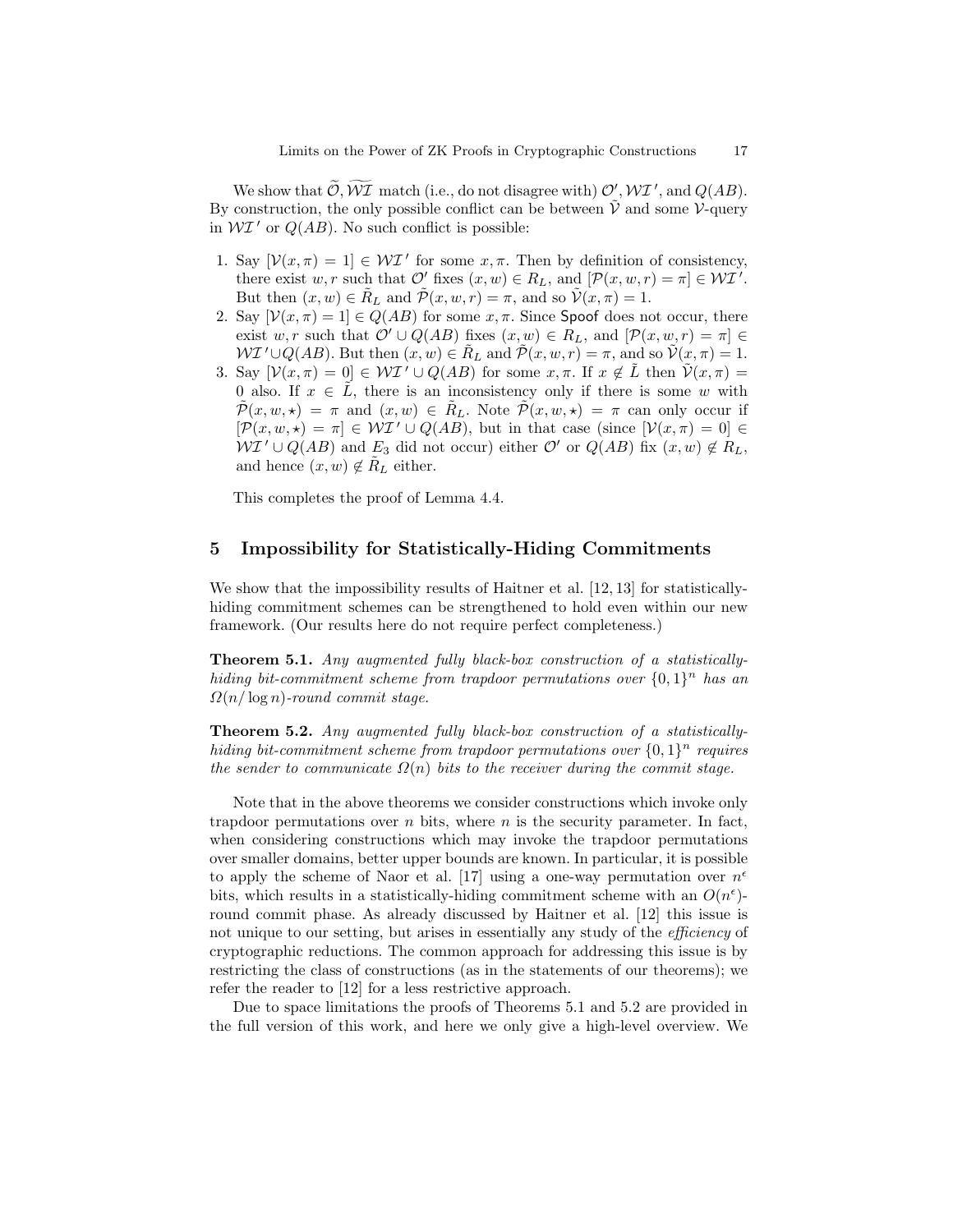consider a set of oracles  $\Gamma = (\mathcal{O}, \mathcal{P}, \mathcal{V}, \mathsf{Sam})$ , and prove that the following hold with high probability<sup>1</sup>:

- 1.  $\mathcal O$  is a collection of trapdoor permutations relative to  $\Gamma$ .
- 2.  $(\mathcal{P}, \mathcal{V})$  is a WI proof system for  $\mathcal{NP}^{\mathcal{O}}$  relative to  $\Gamma$ .
- 3. Any statistically-hiding bit-commitment scheme in which the sender and receiver have oracle access to  $(0, \mathcal{P}, \mathcal{V})$  can be broken using  $\Gamma$ . The efficiency and success probability of the attack depend on the round complexity or communication complexity of the commitment scheme.

This suffices because any (augmented) fully black-box construction is also relativizing [19].

The oracle Sam is the interactive collision-finding oracle of Haitner et al. [12]. In its most basic and non-interactive form, this oracle takes as input a circuit  $C$ . and outputs a random pair of inputs  $(w, w')$  such that  $C(w) = C(w')$ . Relative to such an oracle there are no collision-resistant hash functions [21] or 2-move statistically-hiding commitment schemes [8]. Moreover [21], one-way functions exist relative to Sam. This oracle was generalized by Haitner et al. to an interactive setting: Sam takes as input a circuit  $C$  and a "target" value  $z$ , and outputs a random input w such that  $C(w) = z$ . Haitner et al. had to force various restrictions on Sam such that one-way functions continue to exist, yet Sam remains sufficiently powerful to break the binding of (interactive) statisticallyhiding commitment schemes.

In our setting, where we also consider a WI oracle  $(\mathcal{P}, \mathcal{V})$ , the argument that Sam can be used to break statistically-hiding commitment schemes is essentially identical to the corresponding argument of Haitner et al. [12, 13]. The challenging part (in which our proof differs from that of Haitner et al.), lies in showing that one-way functions (and, more generally, that trapdoor permutations) still exist relative to Sam, and that  $(\mathcal{P}, \mathcal{V})$  is still witness indistinguishable.

The proofs of these properties are more subtle than the corresponding proofs in Section 2. In that section we relied on the fact that any efficient algorithm can issue only a polynomial number of queries to  $\mathcal O$  and  $\mathcal P$ . Here, however, when considering also the oracle Sam, this is no longer true: although an efficient algorithm with access to  $\Gamma$  may issue only a polynomial number of *direct queries* to  $\mathcal{O}, \mathcal{P},$  and Sam, the oracles  $\mathcal{O}$  and  $\mathcal{P}$  may actually be *indirectly queried* an exponential number of times by Sam, and the previous arguments no longer hold.

To circumvent this and several other similar difficulties, we extend the proof of Haitner et al. [12] that manages to distinguish between the amount of "useful information" that is obtained by direct and indirect queries, and uses informationtheoretic compression arguments that are oblivious to the (possibly exponential) number of indirect queries. The main difficulty in our setting, when compared to that of [12], is that we need to deal also with the oracles  $P$  and  $V$ . Note that  $\mathcal P$  is simply a random function (and thus can be treated as in [12]), but  $V$  has structure. Technically, proving that  $\mathcal O$  is one-way is very similar to the

 $1$  We prove our statements with respect to a distribution over oracles. As in Lemma 2.6, we can also reverse the order of quantifiers and fix a specific oracle.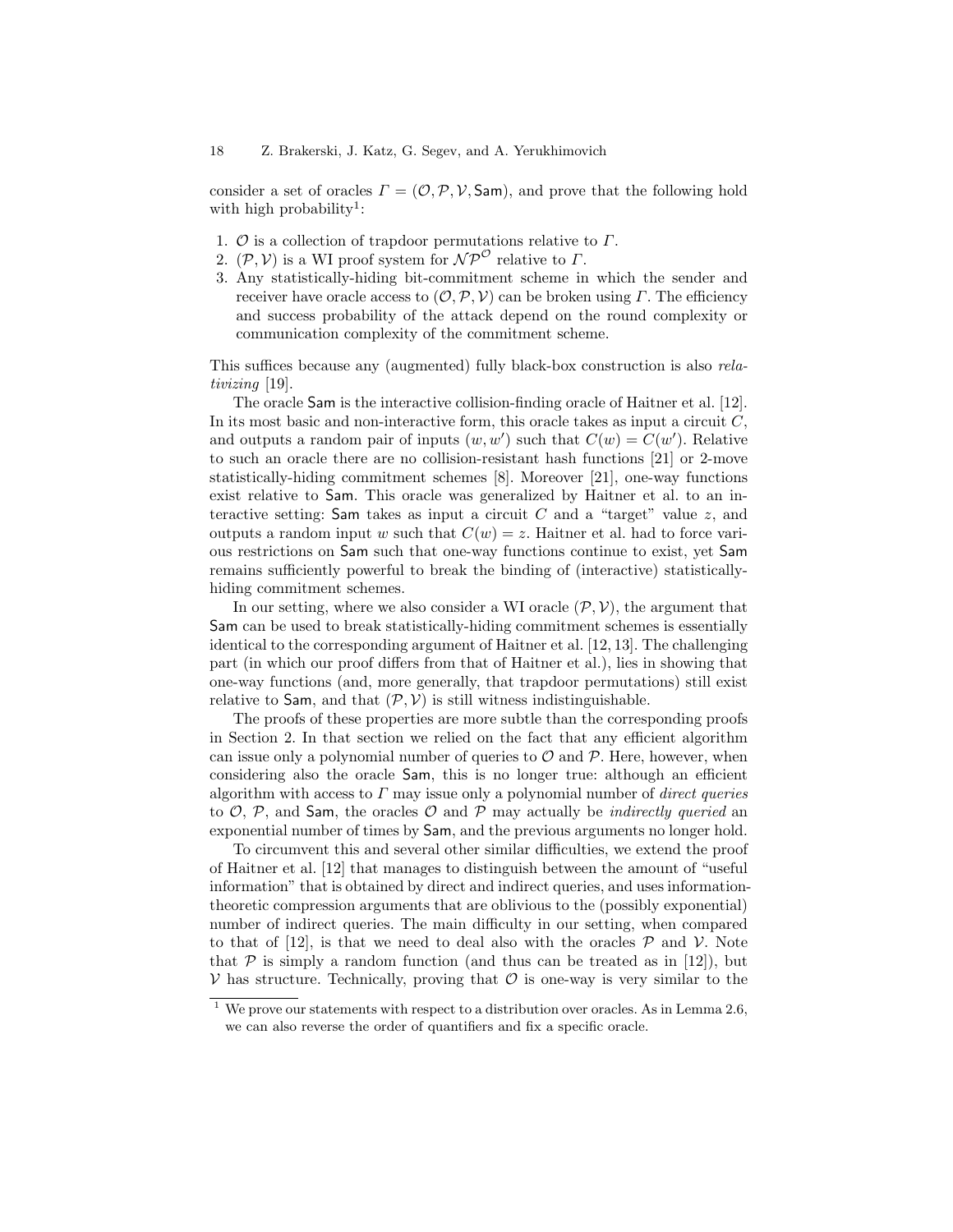corresponding proof in [12], since when compressing the description of  $\mathcal O$  we are granted unbounded access to  $\mathcal P$  and  $\mathcal V$ , and this enables us to perfectly simulate their behavior. The main difference is in proving that  $(\mathcal{P}, \mathcal{V})$  is a WI proof system, and due to the structure of  $V$  this requires us to refine and adjust the compression arguments from  $[12]$  for arguing that  $\mathcal V$  does not reveal too much "useful information" on  $P$ , and can be simulated while compressing  $P$ .

Finally, we note that although we prove our impossibility results for noninteractive witness-indistinguishable proof systems, our results immediately extend to non-interactive zero-knowledge proof systems (the main difference is in allowing the sender and receiver access to a common reference string). This follows from the fact that our impossibility results hold even for commitment schemes in which the hiding property is assumed to hold only with respect to the honest receiver (exactly as in [12, 13]). Therefore, in such a case the receiver can choose a common random string that transforms a witness-indistinguishable proof system into a zero-knowledge proof system as in Section 2.2. Specifically, showing that  $\mathcal O$  is one-way relative to  $\Gamma$  implies the existence of a pseudorandom generator, and therefore the transformation in Section 2.2 can be carried out by having the receiver sample a uniform random string and send it to the sender in the first round.

# Acknowledgments

We thank the anonymous referees for their extensive comments, and Dominique Unruh for a thorough proofreading of our results and several useful discussions.

# References

- 1. B. Applebaum, Y. Ishai, and E. Kushilevitz. Computationally private randomizing polynomials and their applications. Computational Complexity, 15(2):115–162, 2006.
- 2. B. Barak and M. Mahmoody-Ghidary. Merkle puzzles are optimal: An  $O(n^2)$ query attack on key exchange from a random oracle. In Advances in Cryptology  $-$  Crypto 2009, volume 5677 of LNCS, pages 374–390. Springer, 2009.
- 3. D. Beaver. Correlated pseudorandomness and the complexity of private computations. In 28th Annual ACM Symposium on Theory of Computing (STOC), pages 479–488. ACM Press, 1996.
- 4. M. Bellare and S. Goldwasser. New paradigms for digital signatures and message authentication based on non-interative zero knowledge proofs. In Advances in  $Cryptology - Crypto'89$ , volume 435 of *LNCS*, pages 194–211. Springer, 1990.
- 5. D. Dolev, C. Dwork, and M. Naor. Nonmalleable cryptography. SIAM Journal on Computing, 30(2):391–437, 2000.
- 6. U. Feige, A. Fiat, and A. Shamir. Zero-knowledge proofs of identity. Journal of Cryptology, 1(2):77–94, 1988.
- 7. U. Feige, D. Lapidot, and A. Shamir. Multiple non-interactive zero knowledge proofs under general assumptions. SIAM Journal on Computing, 29(1):1–28, 1999.